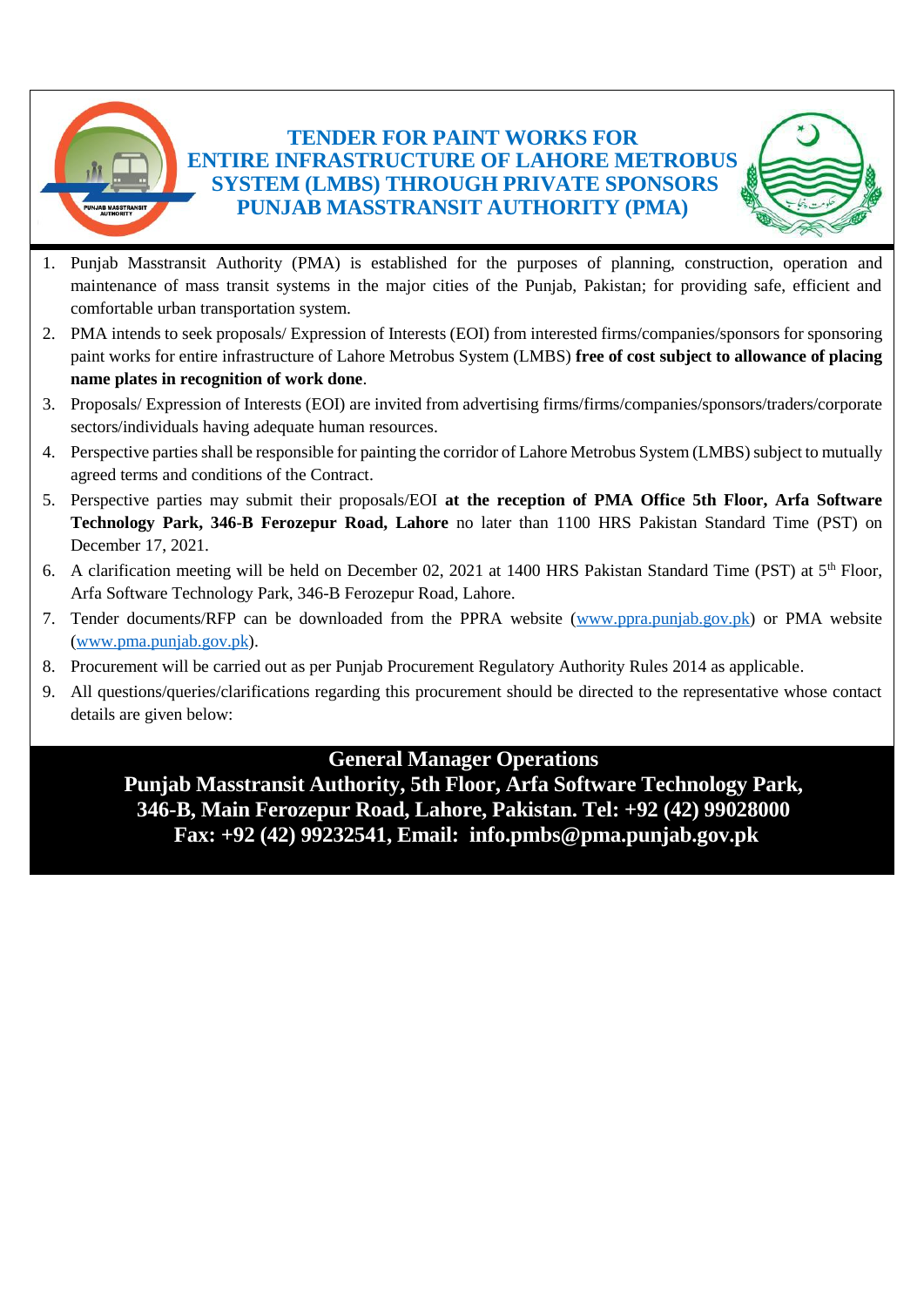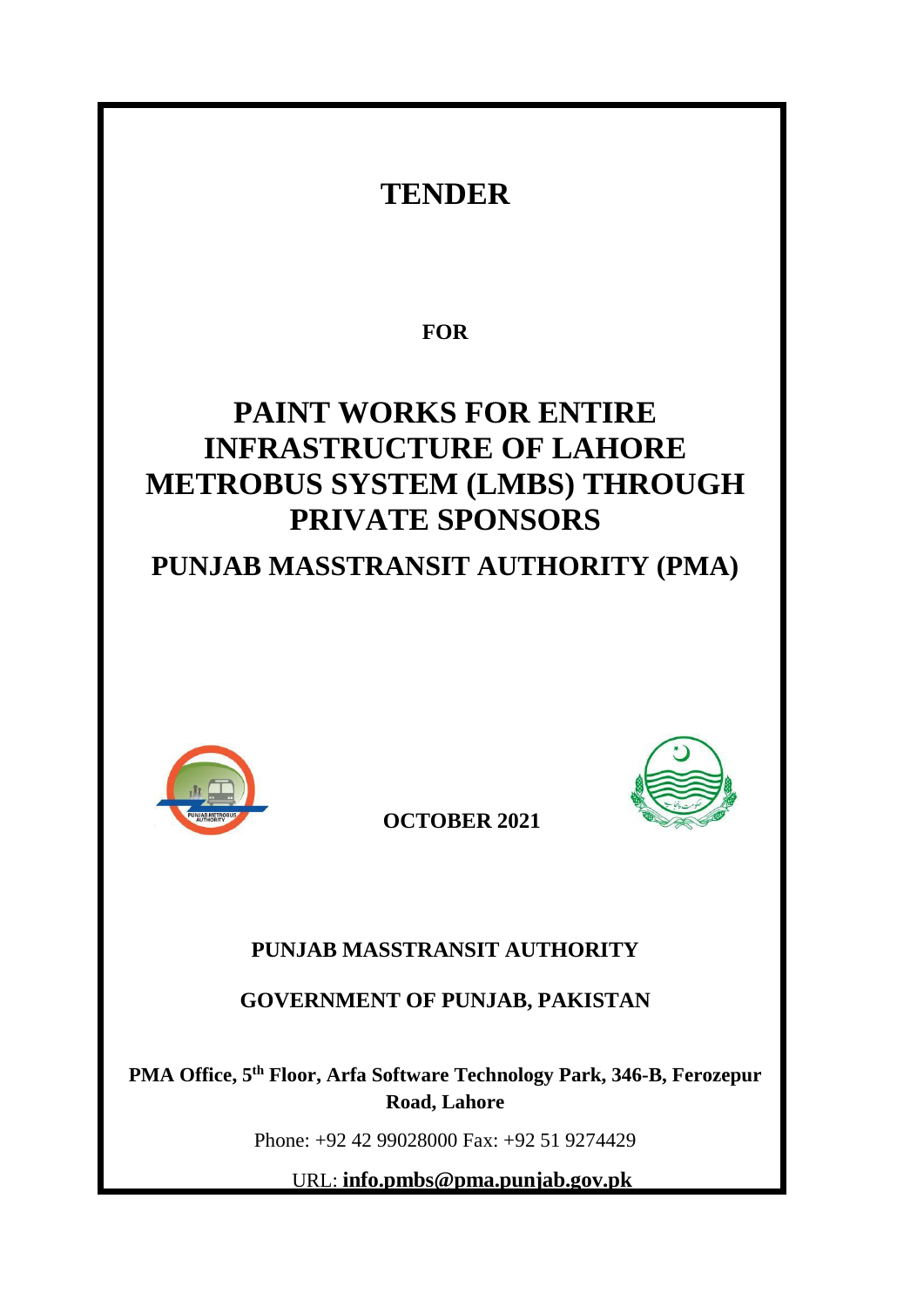# **Contents**

| 1.  |                                                                        |  |
|-----|------------------------------------------------------------------------|--|
| 2.  |                                                                        |  |
| 3.  |                                                                        |  |
| 4.  |                                                                        |  |
| 5.  |                                                                        |  |
| 6.  |                                                                        |  |
| 1.  |                                                                        |  |
| 2.  |                                                                        |  |
| 3.  |                                                                        |  |
| 4.  |                                                                        |  |
| 5.  |                                                                        |  |
| 6.  |                                                                        |  |
| 7.  |                                                                        |  |
| 8.  |                                                                        |  |
| 9.  |                                                                        |  |
| 10. |                                                                        |  |
| 11. | PATENT RIGHTS AND RIGHTS TO THE CONTENTS OF THE PROGRAM  18            |  |
| 12. |                                                                        |  |
| 13. |                                                                        |  |
| 14. |                                                                        |  |
| 15. |                                                                        |  |
| 16. |                                                                        |  |
| 17. |                                                                        |  |
| 18. | EXTENSIONS IN TIME FOR PERFORMANCE OF OBLIGATIONS UNDER THE CONTRACT19 |  |
| 19. |                                                                        |  |
| 20. |                                                                        |  |
| 21. |                                                                        |  |
| 22. |                                                                        |  |
| 23. |                                                                        |  |
| 24. |                                                                        |  |
| 25. |                                                                        |  |
| 26. |                                                                        |  |
| 27. |                                                                        |  |
| 28. |                                                                        |  |
|     |                                                                        |  |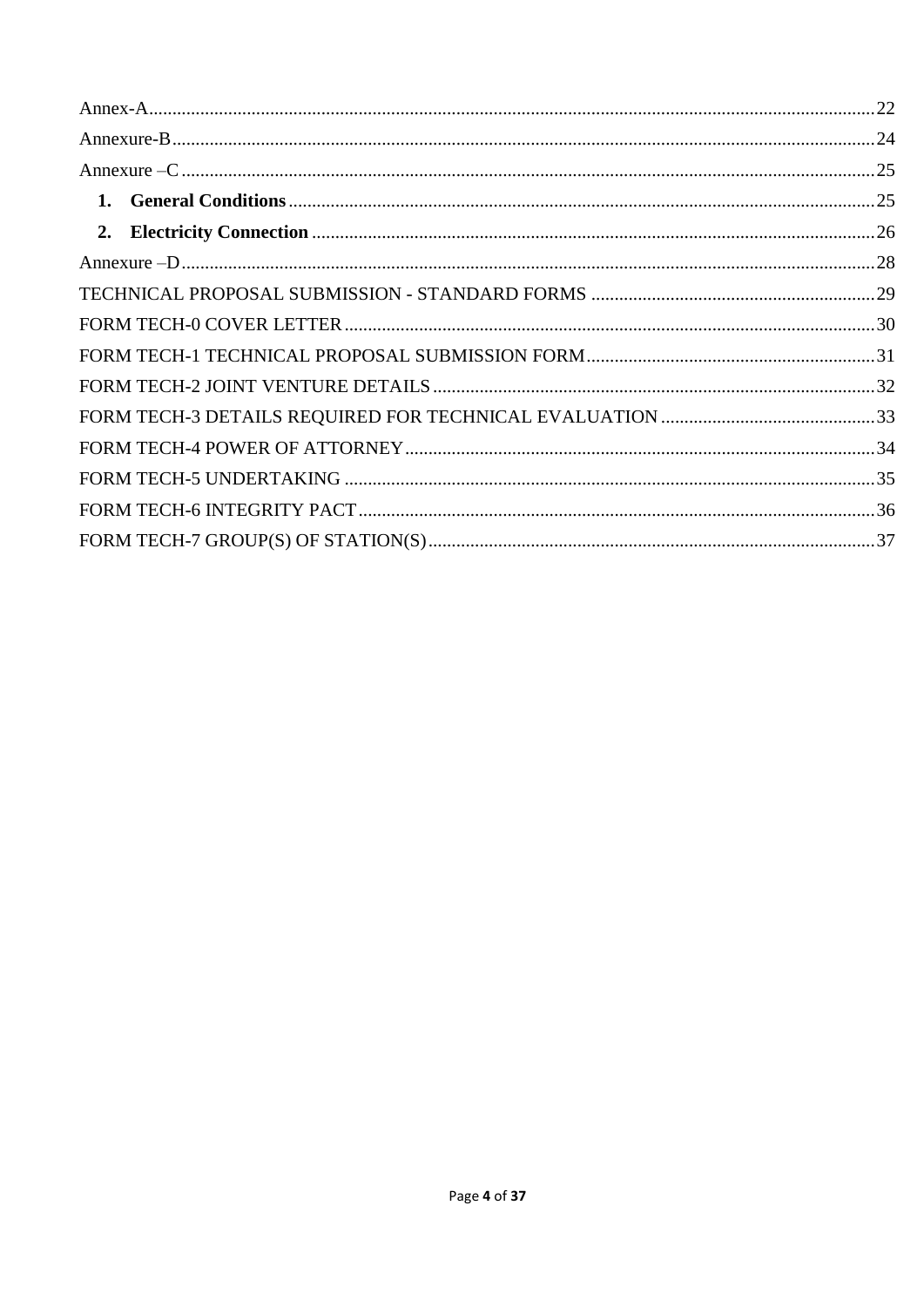#### **Important:**

Registered Advertising firms/ firms/ companies/sponsors/ traders/ corporate sectors/ individuals complying with criteria given in this document are eligible for this tender, hereinafter referred to as "**Sponsor(s)**".

- This Request for Proposal ('RFP') does not constitute a binding agreement or an offer or invitation by the Punjab Masstransit Authority (PMA) (henceforth called "Employer") to any party other than the qualified Sponsor(s) to submit the proposals/EOI. The principle purpose of this RFP is to provide the Sponsor(s) with information that shall form the basis of their proposals or EOI. This RFP contains the minimum requirements and information desired by the Employer. The contents hereof may be supplemented by the Employer as it deems appropriate. Each Sponsor must conduct its own investigations and analysis and check the accuracy, reliability and completeness of the information given in this RFP to its satisfaction. The Employer makes no representation or warranty and shall incur no liability under any law, rules or regulations as to the accuracy, reliability or completeness of the RFP. The Employer may, at its sole discretion but without being under any obligation to do so, update, improve or supplement the information in this RFP.
- Sponsor(s) must ensure that they submit all the required documents indicated in the Tender Documents/RFP without fail. Proposals/EOI received without valid documentary evidence, supporting documents and various requirements mentioned in the Tender Documents/RFP are liable to be rejected at the initial stage. The data sheets, valid documentary evidences for the critical components as detailed hereinafter should be submitted by the Sponsor for scrutiny. It is intimated that no objection/revision/supplement shall be entertained regarding the terms and conditions of the Tender Documents/RFP submitted by the Sponsor(s).
- The Sponsor(s) are requested to access the website of Punjab Procurement Regulatory Authority (http://www.ppra.punjab.gov.pk) or the Punjab Masstransit Authority (www.pma.punjab.gov.pk) for all updates on this RFP such as addendums etc.
- This Tender Process will be governed under Punjab Procurement Rules, 2014, as amended from time to time and to the extent applicable; and instructions of the Government of the Punjab (GoPb) received during the period of completion of the Operation.
- The Sponsor will never claim any right in its favour regarding ownership of Land/Structure which will rest with relevant department.
- The Sponsor is advised to obtain for himself, at his own cost and responsibility, all information that may be necessary for preparing the proposals/EOI and entering into a Contract for execution of the Works/facility. This shall include but not be limited to the following:
	- Relevant laws, rules, and regulations of Pakistan including Income Tax and Sales Tax laws/rules
	- Customs duties and other import taxes applicable in Pakistan
	- Investigations regarding transport conditions and the probable conditions which will exist at the time the Equipment will be actually transported.
	- Others taxes or fees like Cantonment Boards, Local Authorities like Parks & Horticulture Authority (PHA), Town/ Tehsil Municipal Administrations (TMA) etc. or any other.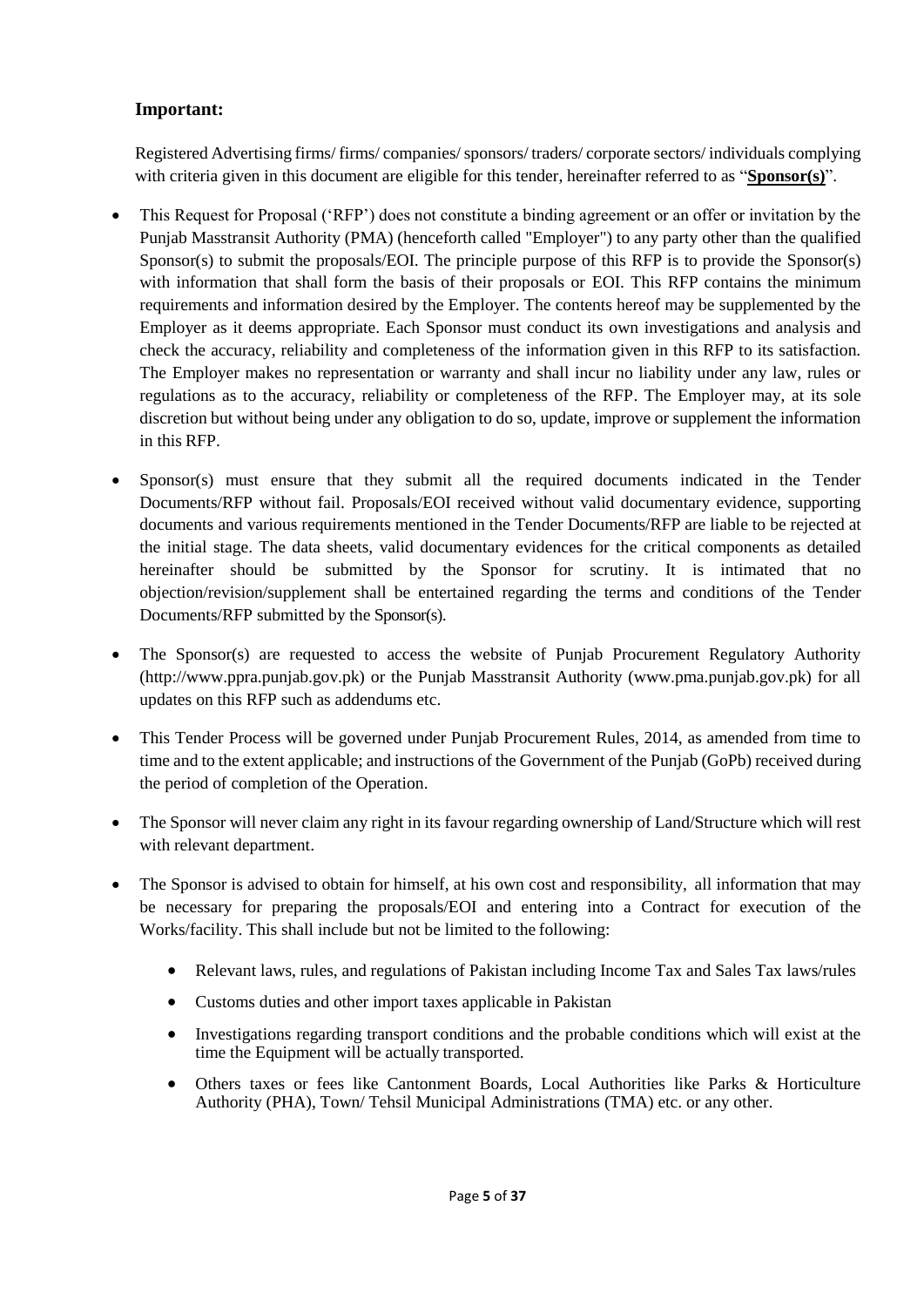## <span id="page-5-0"></span>**1. DEFINITION AND INTERPRETATION**

In this document (as hereinafter defined) the following words and expressions shall have the meaning hereby assigned to them except where the context requires otherwise:

- 1.1 **Applicable Laws** shall mean laws of the Government of Pakistan and the Government of Punjab.
- 1.2 **MBS** shall mean the Metrobus System.
- 1.3 **PMA** shall mean The Punjab Masstransit Authority, established by the Government of Punjab under the Punjab Masstransit Authority Act, 2012.
- 1.4 **Employer** shall mean The Punjab Masstransit Authority (PMA).
- 1.5 **Sponsor** shall mean the advertising firm/firm/companies/traders/corporate sectors/individuals who are invited for proposals/EOI.
- 1.6 **EOI** shall mean Expression of Interest or Proposals or Ideas.
- 1.7 **Applicant** shall mean a Registered Company or an Association of Persons (AOP) or a Joint Venture that has submitted its application for pre-qualification as per the Criteria/specifications listed.
- 1.8 **Registered Company** shall mean a company registered with the Securities & Exchange Commission of Pakistan (SECP).
- 1.9 **Joint Venture (JV)** shall mean an association of up to five (05) business entities formed as per requirements listed in Para no. 6 of this Pre-qualification document.
- 1.10 **Association of Persons (AOP)** shall mean a firm registered under the Partnership Act.
- 1.11 **Clarification Conference** shall mean the meeting conducted by the Employer on the given date and time prior to the actual date of submission of applications.
- 1.12 **GoPb** shall mean The Government of the Punjab.
- 1.13 **GoP** shall mean The Government of Pakistan.
- 1.14 **At grade** shall mean at ground level.
- 1.15 **Elevated** shall mean above the ground level.
- 1.16 **MBS Corridor** shall mean the limited access facility dedicated for Masstransit operation in Lahore, Rawalpindi-Islamabad & Multan.
- 1.17 **Metrobus** shall mean a bus operated by the Punjab Masstransit Authority on the MBS Corridor.
- 1.18 **LMBS** shall mean Lahore Metrobus System.
- 1.19 **Stations** shall mean as a point of boarding & alighting from six (6) bays, approach stairs/escalators, pedestrian bridge/underpass, toilets, ticketing area and length of grills/fence halfway to the next station/ end terminal on both sides of the station.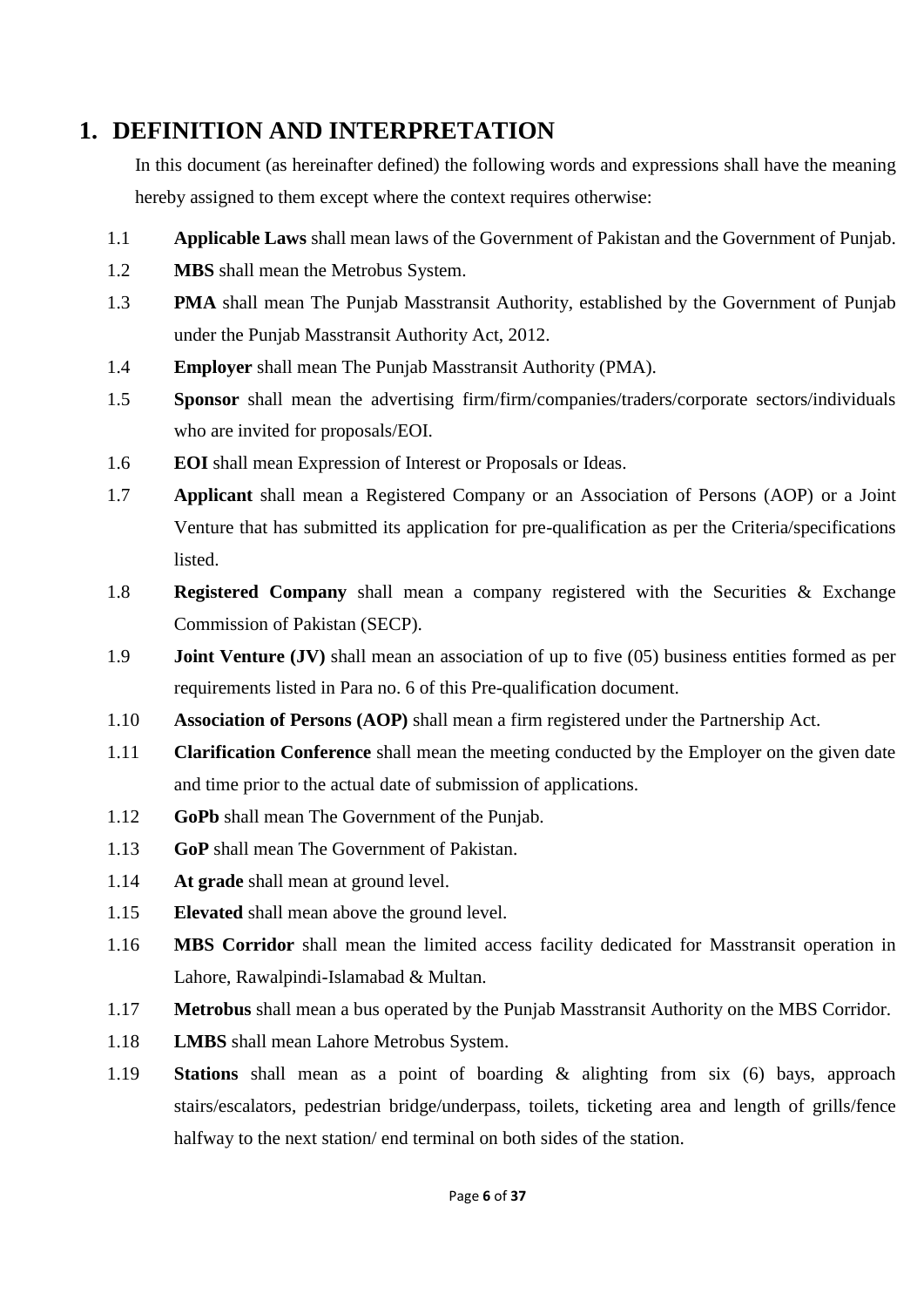## <span id="page-6-0"></span>**2. HEADINGS & TITLES**

In this document, headings and titles shall not be construed to be part thereof or be taken into consideration in the interpretation of the document and words importing the singular only shall also include the plural and vice versa where the context so requires.

### <span id="page-6-1"></span>**3. NOTICE**

In this document, unless otherwise provided, wherever provision is made for exchanging notice, certificate, order, consent, approval or instructions amongst the Applicant and the Employer, the same shall be:

- a. In writing;
- b. Issued within reasonable time;
- c. Served by sending the same by courier or registered post to their principal office in Pakistan or such other address as they shall notify for the purpose;
- d. The words "Notify", "Certify", "Order", "Consent", "Approve", "Instruct", shall be construed accordingly.

### <span id="page-6-2"></span>**4. INTRODUCTION**

The Punjab Masstransit Authority (PMA) is a statutory body established by the Government of the Punjab for the purposes of planning, construction, operation and maintenance of mass transit systems in the major cities of the Punjab, Pakistan; for providing safe, efficient and comfortable urban transportation system.

The Punjab Masstransit Authority hereinafter the "Employer" intends to seek proposals/EOI from advertising firms/ firms/ companies/ Sponsor(s)/ traders/ corporate sectors/ individuals hereinafter the "Sponsor(s)" regarding Paint Works for entire infrastructure of Lahore Metrobus System (LMBS) through Private Sponsor(s) free of cost subject to allowance of placing name plates in recognition of work done.

#### **4.1 Project Location:**

- 1) **Lahore Metrobus System (LMBS)** located in Lahore. This comprises of following**;**
	- a. 27 Km corridor (Green Line) from Shahdara to Gajjumata. Corridor from Canal to Bhatti is elevated having length 8.3 KM.
	- b. 27 Stations out of which 18 Stations are at-grade (i.e. Shahdara, Niazi Chowk, Timber Market, Azadi Chowk, Qaddafi Station, Kalma Chowk, Model Town, Naseerabad, Ittefaq Hospital, Qainchi, Ghazi Chowk, Chungi Amar Sidhu, Kamahan, Atari Saroba, Nishter Colony,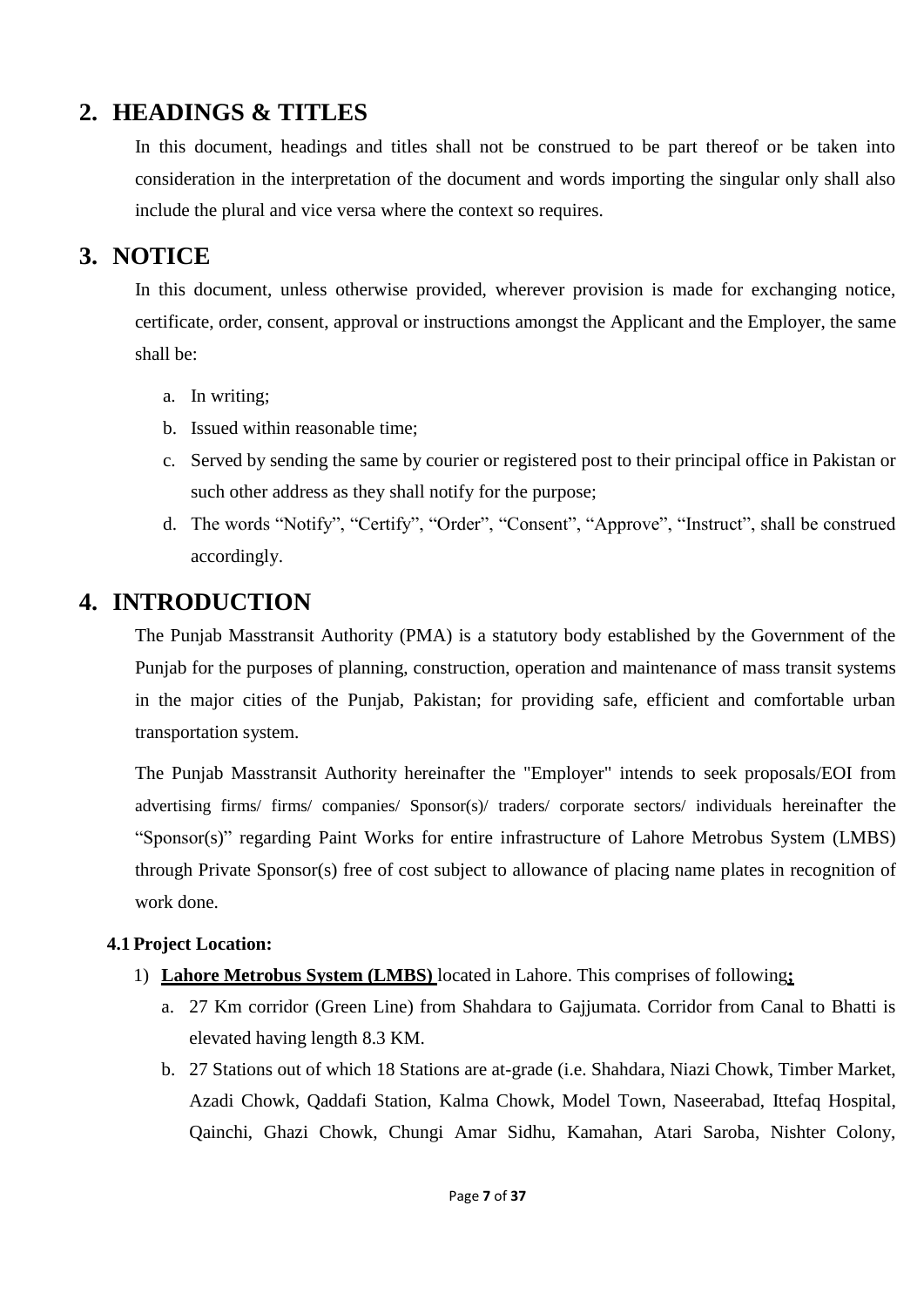Youhanabad, Dulu Khurd, Gajjumata) while 9 Stations are elevated (i.e. Bhatti Chowk, Katherine, Civil Secretariat, MAO College, Janazgah, Qartaba Chowk, Shama, Ichara, Canal).

- c. Depot (18 Acres) located at Nishtar Colony.
- d. Command & Control Centre located at 5th Floor Arfa IT Tower Firozpur Road.
- e. Feeder Routes.



#### <span id="page-7-0"></span>**4.2 SCOPE OF WORK:**

PMA intends to seek proposals/EOI from Sponsor(s) for Paint Works for entire infrastructure of Lahore Metrobus System (LMBS) on sponsorship basis. In this regards, interested Sponsor(s);

- a. Shall be responsible for undertaking Paint Works as per specifications mentioned in **Clause 4.4 (i)**  of this document on mutually agreed terms and conditions under the contract.
- b. May acquire one or more groups of stations (as per Annex-D) or entire corridor of LMBS for Paint Works.
- c. Shall submit following documents;
	- i. Company Profile
	- ii. Documents of registrations/certificates from Security & Exchange Commission of Pakistan (SECP) or Association of Partnership (AOP).
	- iii. Active Tax Payers Certificates (Income Tax/Sales Tax etc.)
	- iv. A Conceptual Note/Layout comprising themes for paint at site.
	- v. Proposed Plan and duration of maintenance works (if any).
	- vi. Timelines (schedule of implementation) to complete paint work.
	- vii. Demand Draft / Pay Order for Tender Security of Rupees Ten Thousands (PKR 10,000/-)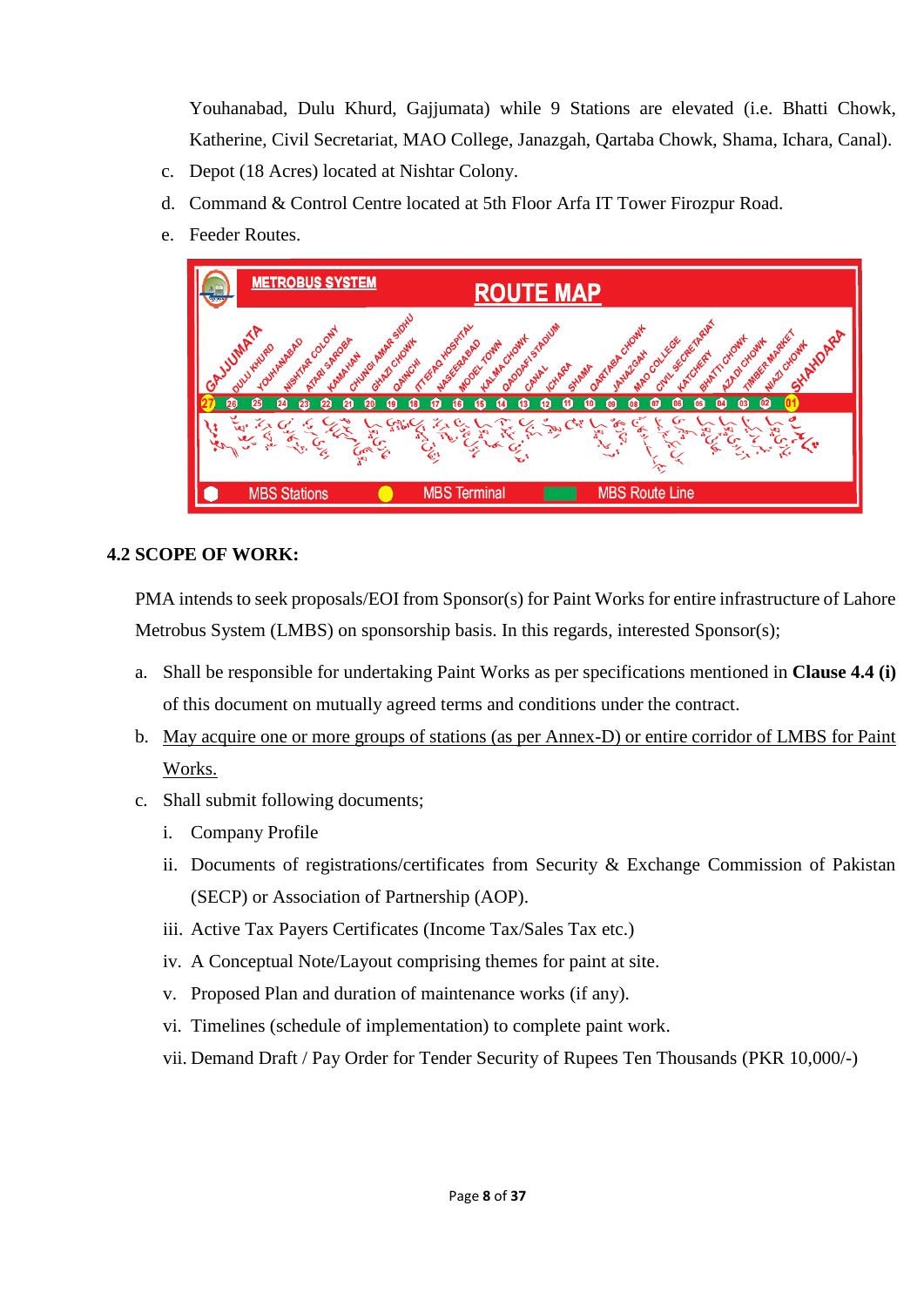#### **4.3** Sponsorship will be of three types with three available categories;

#### I. **Option I:**

#### No Maintenance

Sponsor will be allowed to display its 3'x2' sized Logo/Advertising material to be hanged at all Entry & Exit points of Stations for six (6) months.

#### II. **Option II:**

#### 01 Year Maintenance

Sponsor will be allowed to display its 3'x2' sized Logo/Advertising material to be hanged at all Entry & Exit points of Stations for eighteen (18) months.

#### III. **Option III:**

#### 03 Year Maintenance

Sponsor will be allowed to display its 3'x2' sized Logo/Advertising material to be hanged at all Entry & Exit points of Stations for Forty-Two (42) months. In addition, the provision for display will also be allowed at four  $(4)$  other locations at the stations, to be mutually agreed by and between both parties.

#### **4.4** Sponsor(s) Obligations

The Sponsor(s) shall:-

- i. Carryout Paint Works as per following specification:
	- a. Prepare the surface after removing old paint, rust, dust, oil, grease and other contaminants.
	- b. Supply and apply primer  $& 2$  coats of polyurethane coating  $& 80$  micron (each  $& 40$ microns).
- ii. Ensure the quality of work by conducting following paint tests with frequency of 2 tests per bridge from PCSIR or laboratories approved by PCSIR i.e.
	- Wet- Viscosity Test, Adherence Test and Wet Film Test.
	- Dry- Dry film thickness test, Gloss Test, Bend Test.
- iii. Install advertisement as per Clause 4.3.
- iv. Carryout maintenance works as per opted category.
- v. Ensure that during Paint Works or maintenance works, no damage is caused to PMA infrastructure/equipment.
- vi. Be liable for any damage cause to PMA infrastructure/equipment.

#### Page **9** of **37**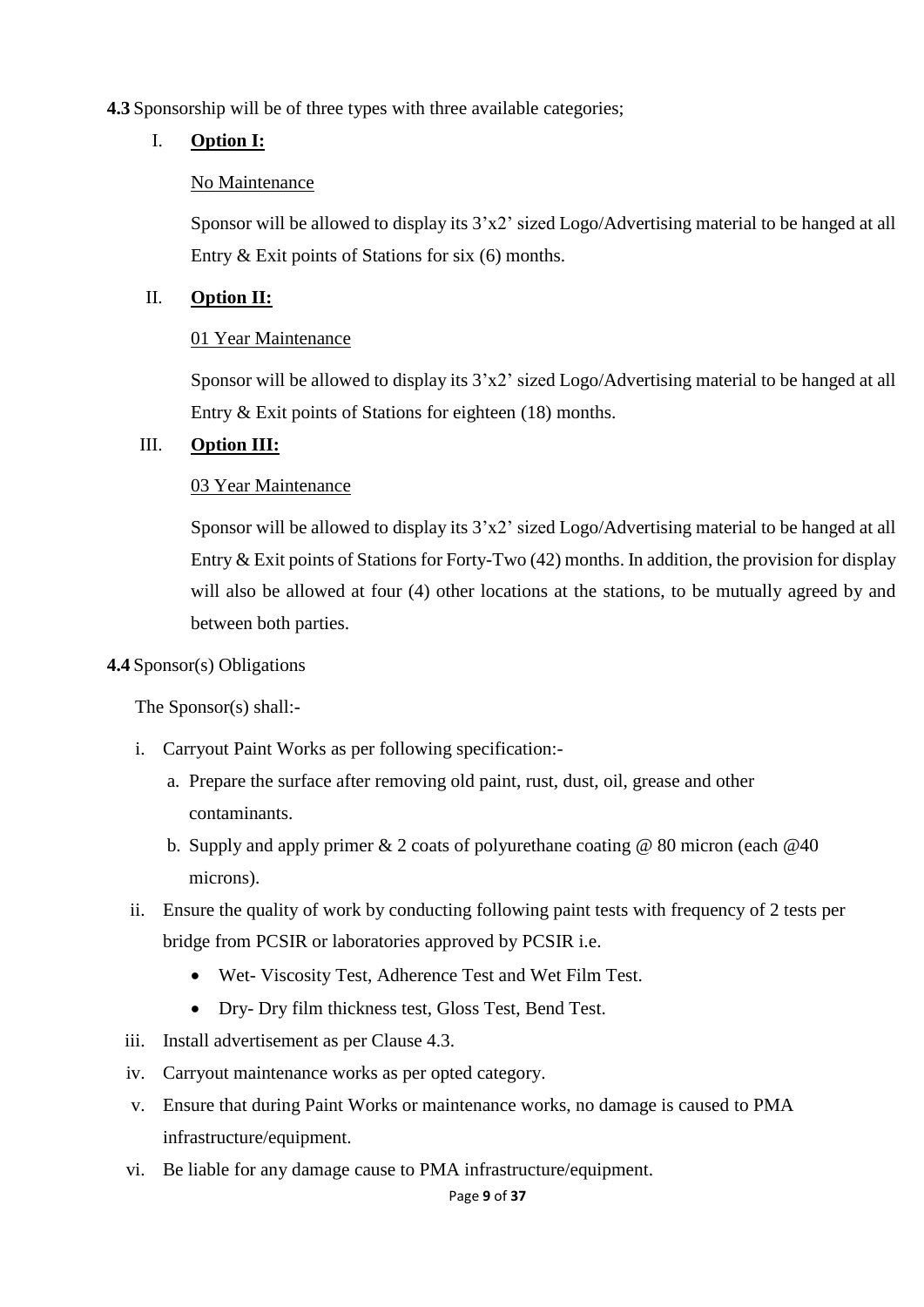#### **4.5** Employer's Obligations

The employer shall:-

- i. Allow the Sponsor(s) to enter the station(s)
- ii. Carryout test of paint and ensure that Paint Works comply with the requisite tests mentioned in Clause 4.4 (ii).

## <span id="page-9-0"></span>**5. INVITATION FOR PROPOSALS/EOI.**

- 1. The Punjab Masstransit Authority (PMA) Punjab Masstransit Authority (PMA) is a statutory body established by Government of the Punjab with the purpose of planning, construction, operation and maintenance of mass transit systems in the major cities of the Punjab, Pakistan; for providing safe, efficient and comfortable urban transportation system. PMA vision is to provide state of the art mass transit system for all. The PMA mission is to establish and operate mass transit system which is safe, comfortable and efficient. The features of mass transit system are planned to cater to the vision and mission of the Authority
- 2. The PMA hereinafter the Employer intends to seek proposals/EOI from Sponsor(s) for the works mentioned in Clause [4.2.](#page-7-0)
- 3. Stage One
	- i. In the first instance, Sponsor(s) shall submit according to the requirements, a technical proposal. In its proposal, the Sponsor(s) may opt to choose one of the following options which shall be indicated clearly on the Cover Letter:
		- a. OPTION-A: Totally Agree with Employers Model of Sponsor(s) advertisement area as per Clause 4.3
		- b. OPTION-B: Totally/Partially Agree with Employers Model of Sponsor(s) advertisement area by indicating disagreements and its substitute; however, such a substituted material must lead to fare award of the Contract.
	- ii. The technical proposal shall be evaluated in accordance with the specified evaluation criteria stipulated in Annexure-B.
	- iii. Employer aims to discuss with the Sponsor(s) regarding any deficiencies and unsatisfactory technical features.
- 4. Stage Two
	- i. Out of the shortlisted Sponsor(s), those whose technical proposals/EOI are accepted may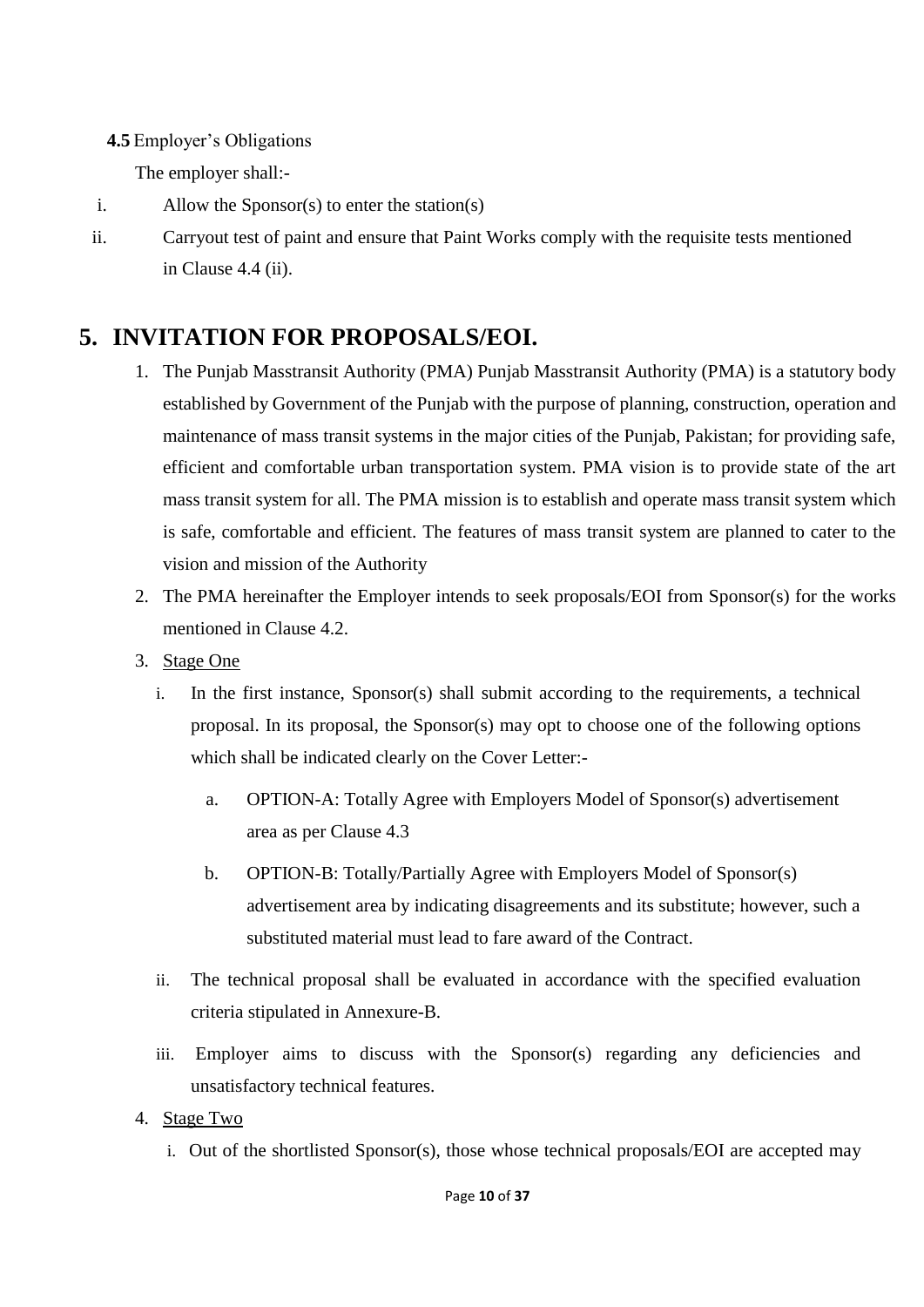sign Contract/Agreement after submission of Performance Security.

- 5. Sponsor(s) shall be qualified based on criteria mentioned in Clause 4.3 of this document in Option **Error! Reference source not found.** , Option **Error! Reference source not found.** & Option III categories.
- 6. In case more than one proposals/EOI for one or more groups of stations or entire corridor of LMBS are received, Sponsor(s) shall give presentation on conceptual note/layout provided in the proposal/EOI on date & time notified by the Employer. In case of competition against one station, preference will be given to sponsor(s) as per following criteria
	- i. with higher value of X, where,  $X = (No. of *opted* groups of *stations*)$  x (Years of Maintenance)
	- ii. higher National Tax Payer for last three years (in case of same value of X).
- 7. PMA has the right to reject all proposal.
- 8. Application for proposals/EOI must be delivered in sealed envelopes by hand or by courier at the reception of PMA Office 5th Floor, Arfa Software Technology Park, 346-B Ferozepur Road, Lahore not later than 1100 Pakistan Standard Time (PST) on December 17, 2021 and be clearly marked "**APPLICATION FOR PAINT WORKS FOR ENTIRE INFRASTRUCTURE OF LAHORE METROBUS SYSTEM (LMBS) THROUGH PRIVATE SPONSOR(S)-PUNJAB MASSTRANSIT AUTHORITY (PMA)**"
- 9. The Punjab Masstransit Authority (PMA) shall not accept late applications.
- 10. Applicants will be informed, in due course, of the result of the evaluation of applications.

### <span id="page-10-0"></span>**6. INSTRUCTIONS TO APPLICANTS**

- **6.1 Submission of Applications** shall be submitted by following the instructions as under for any one or both categories of works;
	- I. Interested Sponsor(s) shall submit sealed envelope clearly marked "**APPLICATION FOR PAINT WORKS FOR ENTIRE INFRASTRUCTURE OF LAHORE METROBUS SYSTEM (LMBS) THROUGH PRIVATE SPONSOR(S) - PUNJAB MASSTRANSIT AUTHORITY (PMA)**" comprising;
		- i. Cover Letter given in Annexure-A of this documents.
		- ii. Company Profile
		- iii. Active Tax Payers Certificates (Income Tax/Sales Tax etc.)
		- iv. Documents of registrations/certificates.
		- v. A Conceptual Note/Layout comprising themes for paint at site.
		- vi. Proposed Plan and duration of maintenance works (if any).
		- vii. Timelines (schedule of implementation) to complete paint work.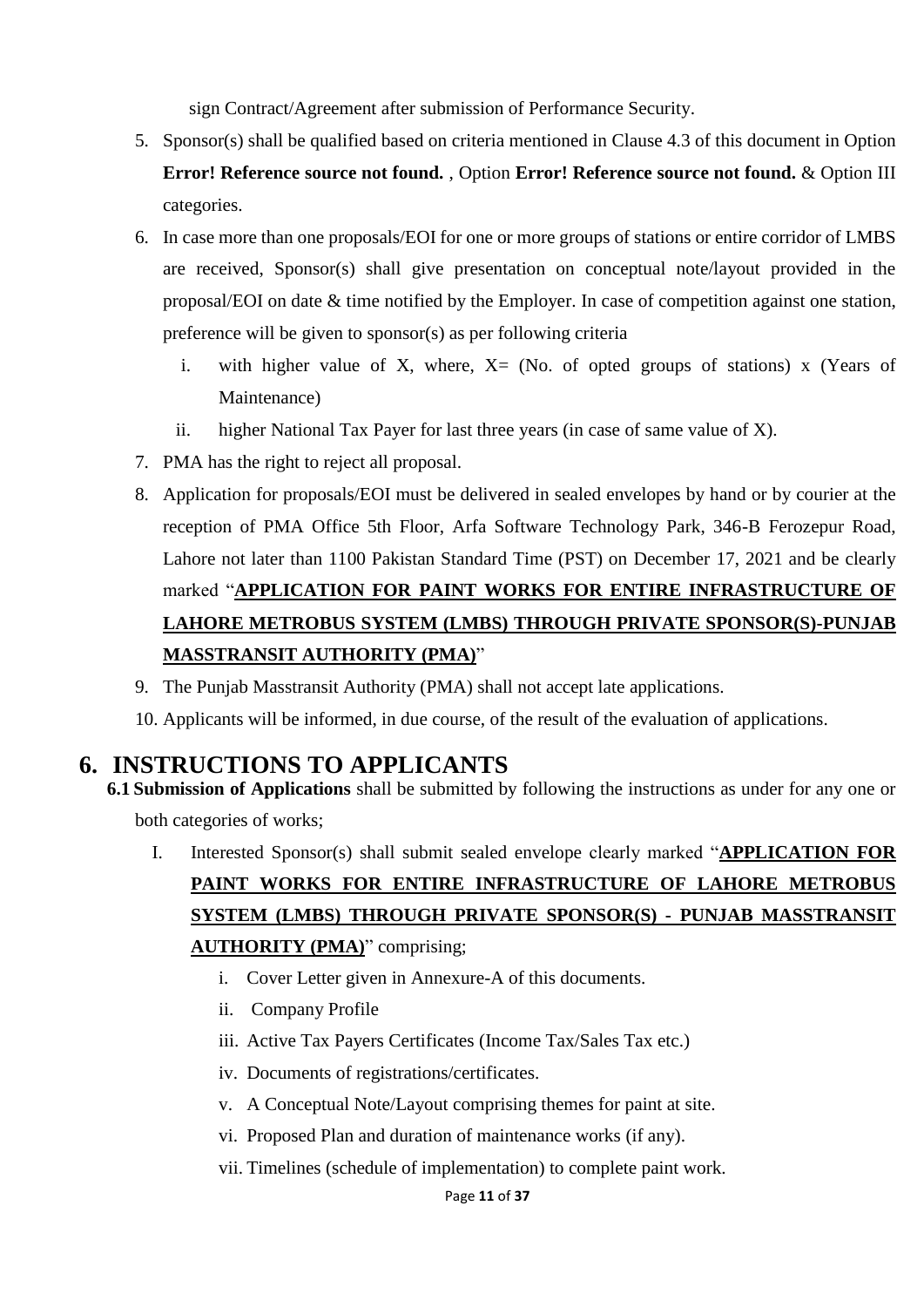viii. Demand Draft / Pay Order for Tender Security of Rupees Ten Thousands (PKR  $10,000/-$ ).

- II. The sealed envelopes must reach the Employer "**PMA Office 5th Floor, Arfa Software Technology Park, 346-B Ferozepur Road, Lahore not later than 1100 Pakistan Standard Time (PST) on December 17, 2021**.
- III. Any application received by the Employer after the deadline prescribed in the above Para shall be returned unopened to such Applicant. Delays in the mail, delays of person in transit, or delivery of an application to the wrong office shall not be accepted as an excuse for failure to deliver the application at the proper place and time. It shall be the Applicant's responsibility to determine the manner in which timely delivery of his application will be accomplished, either in person, by messenger, courier service or by mail.
- IV. Applicants will be informed, in due course, of the result of the evaluation of applications.
- V. The name and mailing address of the Applicant must be clearly marked on left side of each envelope.
- VI. All submitted documents shall be prepared in the English language. Information in any other language shall be accomplished by its certified translation in English. Employer reserves the right to reject any Proposals/EOI application in case of non-compliance to this requirement.
- VII. The Applicants must respond to all questions and provide complete information as advised in this document. Any lapses to provide essential information may result in dis-qualification of the Applicant.
- VIII. A clarification meeting will be held on the venue, date and time given below. All prospective applicants may request clarification about the project and the evaluation criteria during this meeting.

**Location:** Conference Room of PMA Office 5th Floor, Arfa Software Technology Park, 346-B Ferozepur Road, Lahore

**Time:** PST 1400 HRS

**Date:** December 02, 2021.

\*Clarification may be requested by post/email/ or other modes of communication. Any such clarification request shall reach the office before the clarification meeting.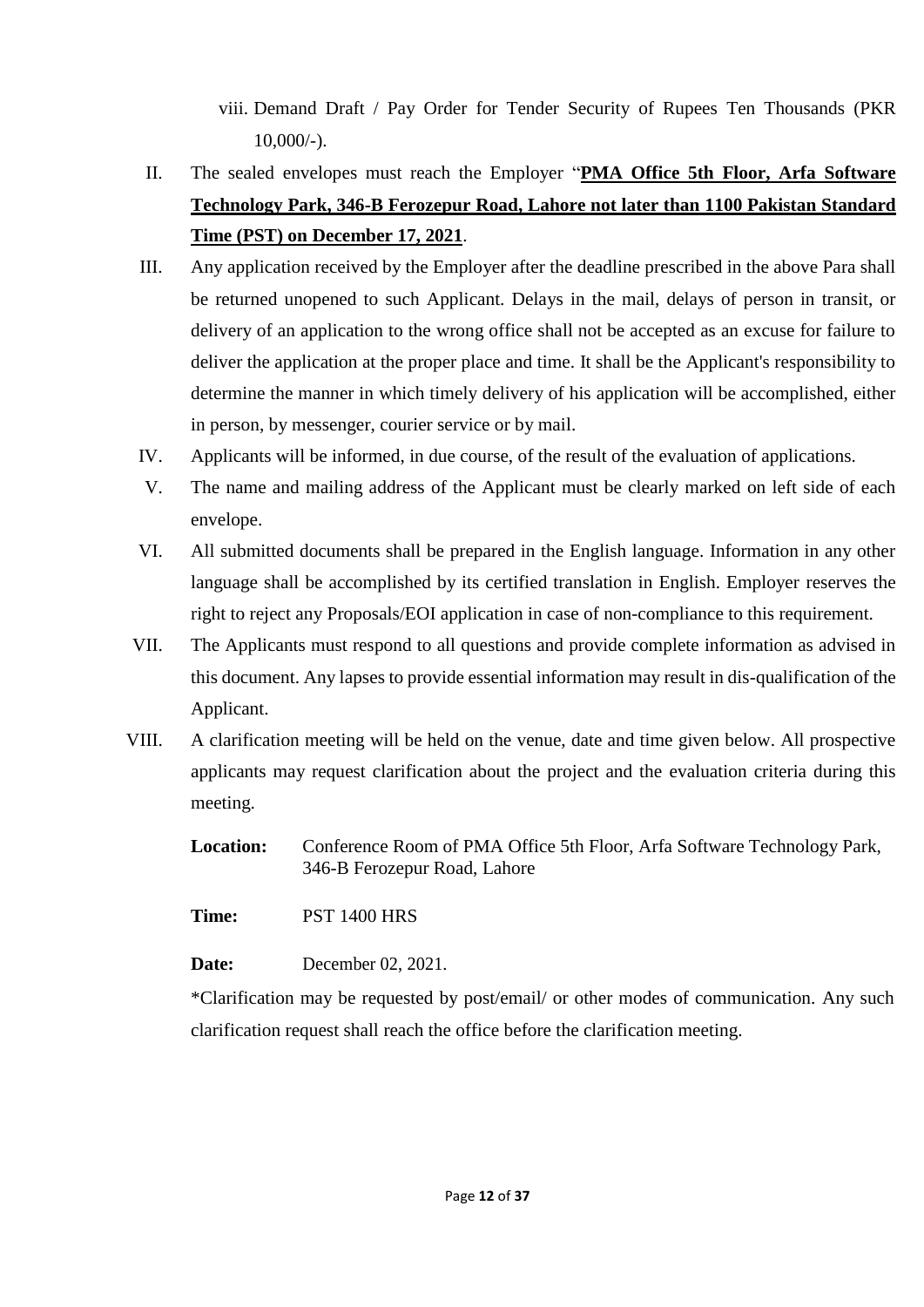**Draft Contract for**

# **PAINT WORKS FOR ENTIRE INFRASTRUCTURE OF LAHORE METROBUS SYSTEM (LMBS) THROUGH PRIVATE SPONSOR(S)**

between

### **PUNJAB MASSTRANSIT AUTHORITY**





And

#### **SPONSOR(S)**

Dated:

Page **13** of **37**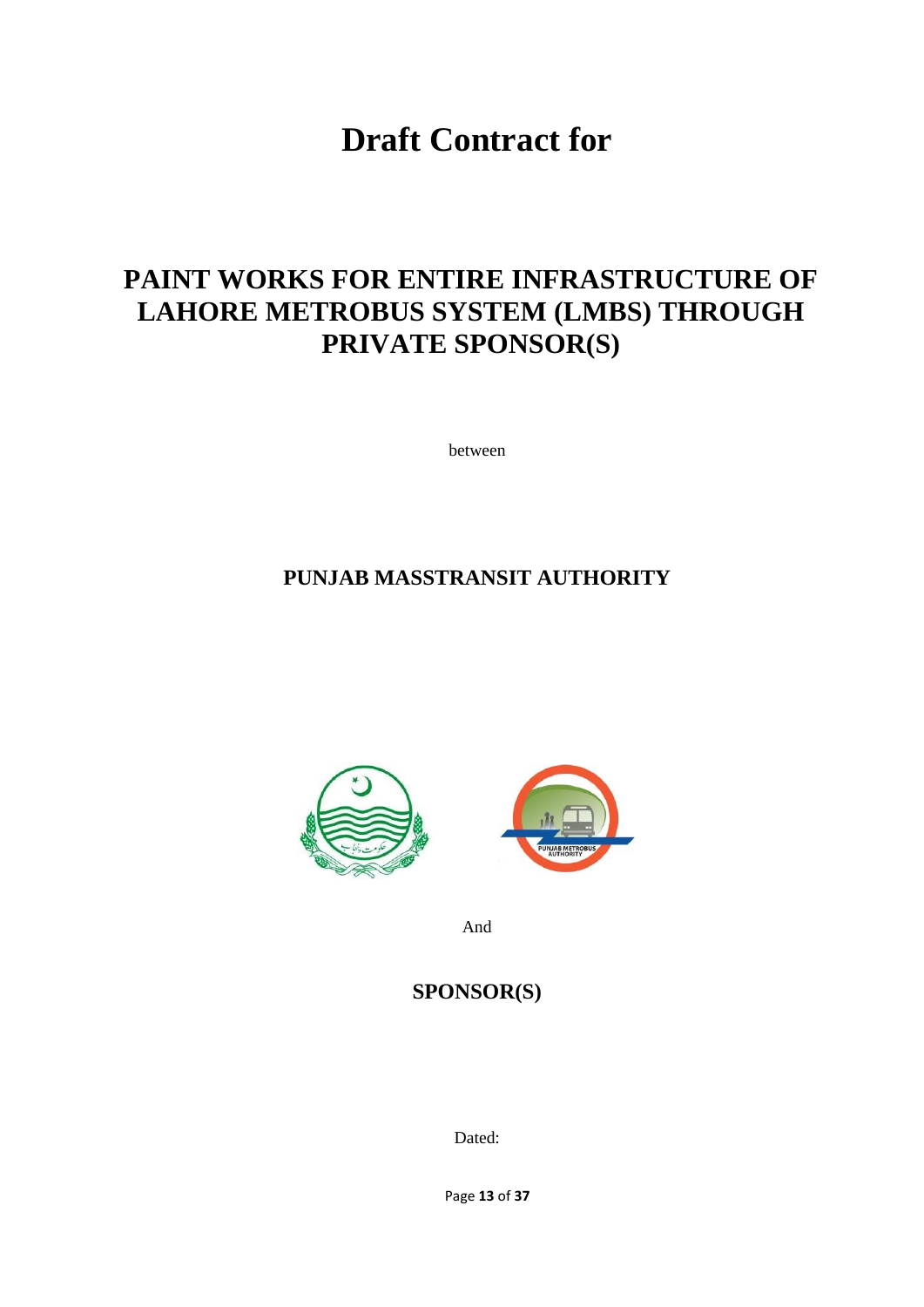### **1. AGREEMENT**

### **PAINT WORKS FOR ENTIRE INFRASTRUCTURE OF LAHORE METROBUS SYSTEM (LMBS) THROUGH PRIVATE SPONSORS – PUNJAB MASSTRANSIT AUTHORITY (PMA)**

This CONTRACT/ AGREEMENT is made on this day of , 20\_ (hereafter referred to as **"Agreement")**

#### **BY AND BETWEEN**

Managing Director, Punjab Masstransit Authority (hereinafter referred to as "**PMA**"), Government of the Punjab (hereinafter referred to as "**The Employer/ Employer**") which term shall, wherever the context so permits or requires, mean and include its successors-in-interest, nominees, legal representatives, executors, administrators, transferees, attorneys and permitted assigns

#### **AND**

**[Full legal name of Successful Bidder]** having its registered office at **[Address of Successful Bidder]** on the other part (hereinafter called **the "SPONSOR(S)")** which expression shall include its successors-in-interest, legal representatives, executors, administrators, transferees, attorneys and permitted assigns

The Employer and the SPONSOR(S) are hereinafter collectively referred to as the "Parties" and individually as the "Party"".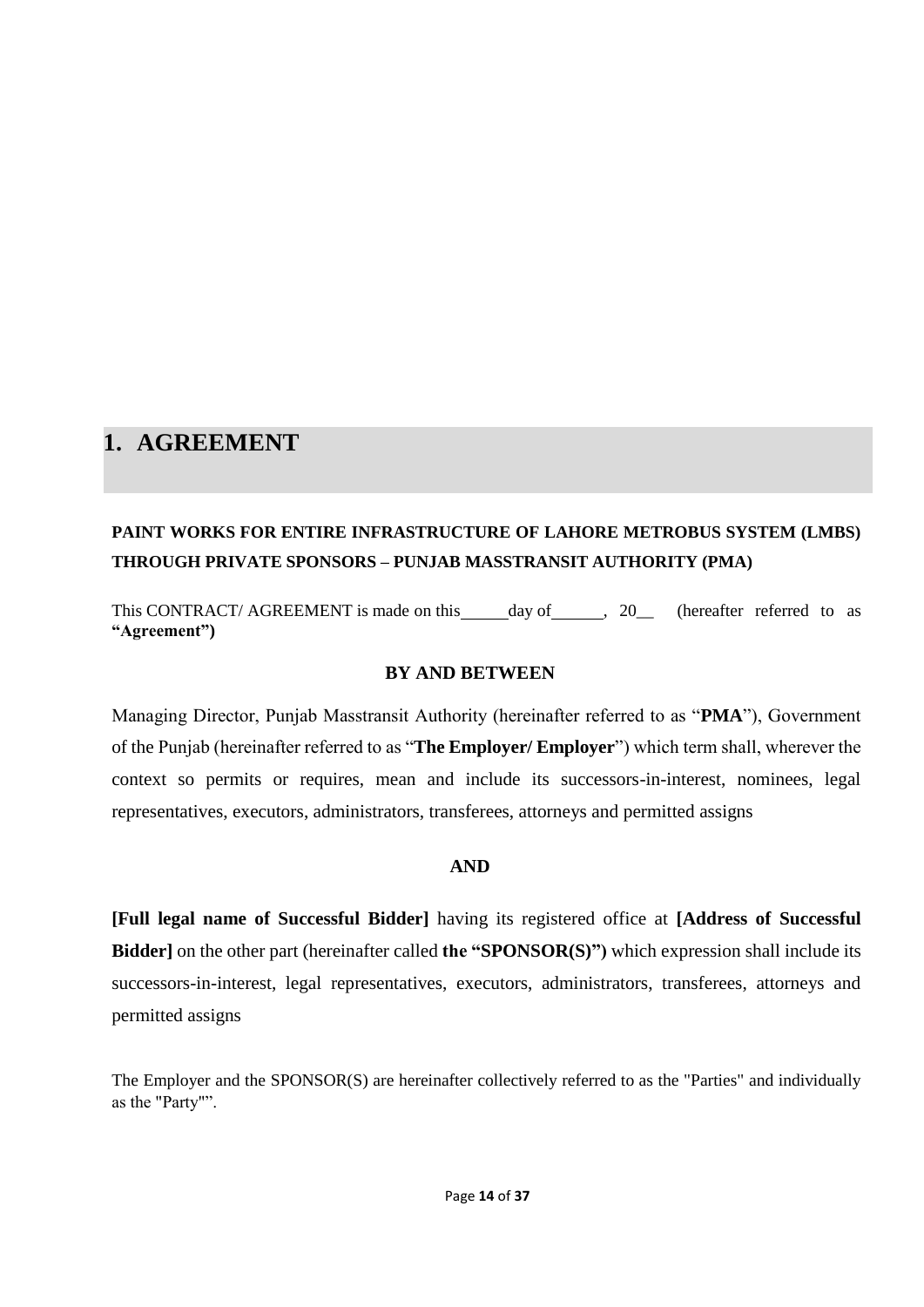## <span id="page-14-0"></span>**2. RECITALS**

#### WHEREAS,

- (a) The Employer has requested the Sponsor(s) to provide certain services as described in Tender Document; and
- (b) The Sponsor(s), having represented to the Employer that it has the required professional skills, personnel technical and financial resources, has agreed to provide such services on the terms and conditions set forth in this Contract.

NOW THEREFORE, the Parties to this Contract agree as follows:

# <span id="page-14-1"></span>**3. COVENANT:**

- 3.1 The Sponsor(s) hereby covenants with the Employer to supply services, in conformity in all respects with the provisions of the Contract, for the Employer,.
- 3.2 The Employer hereby covenants with the Sponsor(s) to fulfil the requirements at the times and in the manner, in conformity in all respects with the provisions of the Contract, in consideration of supply of the Services.

### <span id="page-14-2"></span>**4. ANNEXES TO THE AGREEMENT:**

- 4.1 The following shall be deemed to form and be read and construed as part of this Contract:
	- 4.1.1 The Tender Document/RFP
	- 4.1.2 Sponsor(s) Proposal
	- 4.1.3 Acceptance Letter (Letter of Intent)
	- 4.1.4 Terms and Conditions of the Contract
	- 4.1.5 Special Stipulations
	- 4.1.6 The Technical Specifications
	- 4.1.7 Tender Form
	- 4.1.8 Affidavit(s)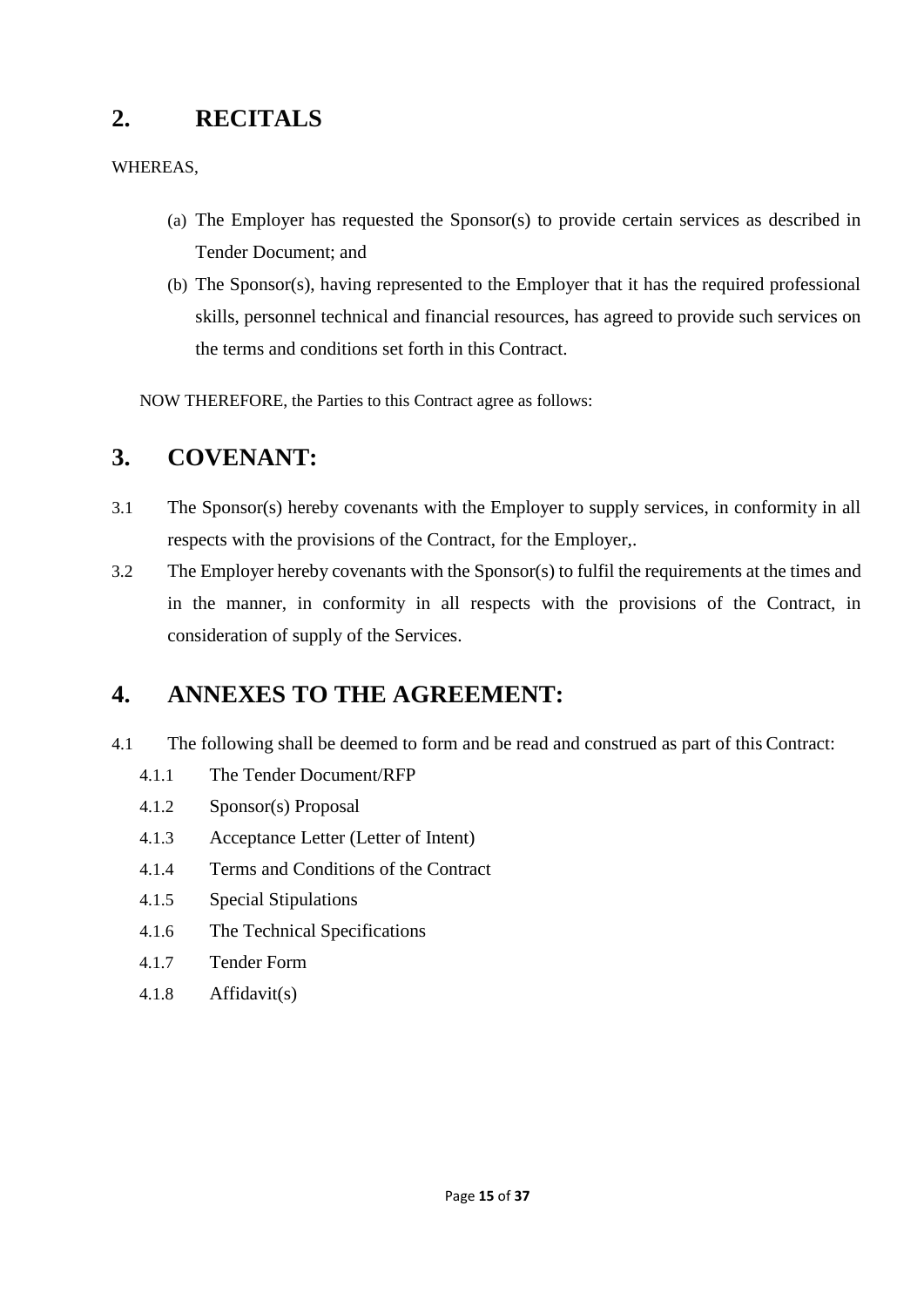#### 4.1.9 Performance Security

4.2 This Contract shall prevail over all other documents. In the event of any discrepancy / inconsistency within the Contract, the above Documents shall prevail in the order listed above.

# <span id="page-15-0"></span>**5. SERVICES REQUIRED:**

The scope of services is explained in Section 4.2 of RFP

## <span id="page-15-1"></span>**6. SIGNING OF THE AGREEMENT**

IN WITNESS whereof the Parties hereto have caused this Contract to be executed in accordance with the laws of **Pakistan** as of the day, month and year first indicated above.

| For: Punjab Masstransit Authority (PMA)                                                                                            | For: SPONSOR(S)                                                                         |
|------------------------------------------------------------------------------------------------------------------------------------|-----------------------------------------------------------------------------------------|
| Signature __________________________                                                                                               |                                                                                         |
| Name:                                                                                                                              | Name:                                                                                   |
| Witnessed By:                                                                                                                      | Witnessed By:                                                                           |
| <b>WITNESSES</b>                                                                                                                   |                                                                                         |
| Signature<br><u> 1989 - Johann Barn, mars ann an t-Amhain Aonaich an t-Aonaich an t-Aonaich an t-Aonaich an t-Aonaich an t-Aon</u> | Signature<br>the control of the control of the control of the control of the control of |
| CNIC#                                                                                                                              | CNIC#                                                                                   |
| Name                                                                                                                               | Name                                                                                    |
| Designation                                                                                                                        | Designation                                                                             |
| Address                                                                                                                            | Address                                                                                 |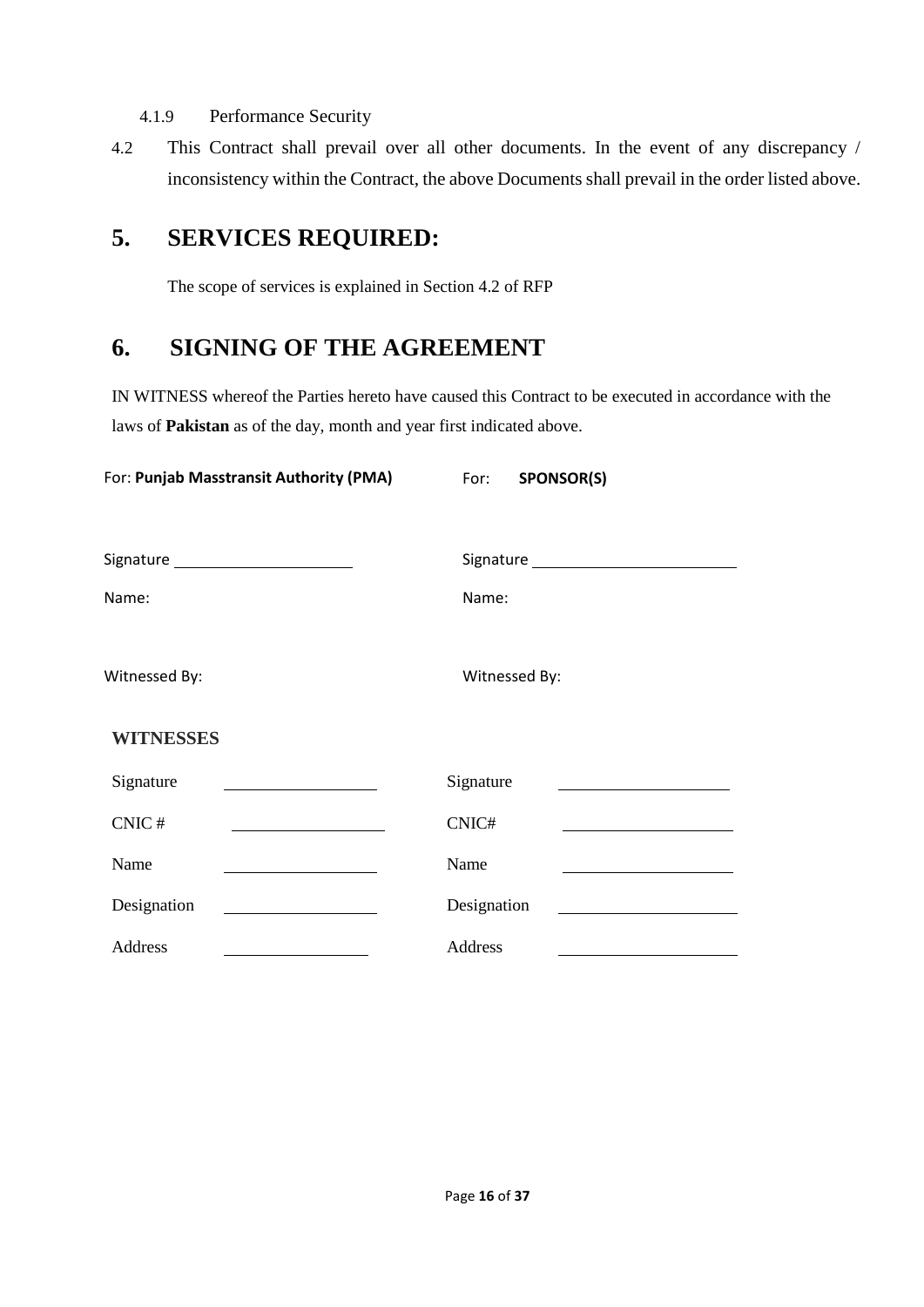# **I. GENERAL CONDITIONS OF CONTRACT**

#### <span id="page-16-0"></span>**7. PERFORMANCE SECURITY**

The Sponsor(s) shall furnish Performance Security amounting to PKR 500,000/- within Ten (10) working days of the receipt of the Acceptance Letter from the Client accompanied by Demand Draft / Pay Order/CDR issued by a scheduled bank operating in Pakistan; denominated in Pak Rupees; Having a minimum validity period of six (06) months from the date of Award Notification. The proceeds of the Performance Security shall be payable to the Client, on occurrence of any / all of the following conditions:

- a. If the Contractor commits a default under the Contract.
- b. If the Contractor fails to fulfill any of the obligations under the Contract.
- c. If the Contractor violates any of the terms and conditions of the Contract.
- d. If the Contractor delays the project without any valid and acceptable reason.

Performance Security shall be returned upon successful completion of the project

#### <span id="page-16-1"></span>**8. CONTRACT**

The Employer shall, after receipt of the Performance Security from the Sponsor(s), send the Contract provided in the Tender Document, to the Sponsor(s). Within ten working days of the receipt of such Contract, the Sponsor(s) shall sign and date the Contract and return it to the Employer.

#### <span id="page-16-2"></span>**9. CONTRACT DOCUMENTS AND INFORMATION**

The Sponsor(s) shall not, without the Employer's prior written consent, make use of the Contract, or any provision thereof, or any document(s), specifications, drawing(s), pattern(s), sample(s) or information furnished by or on behalf of the Employer in connection therewith, except for purposes of performing the Contract or disclose the same to any person other than a person employed by the Sponsor(s) in the performance of the Contract. Disclosure to any such employed person shall be made in confidence and shall extend only as far as may be necessary for purposes of such performance.

### <span id="page-16-3"></span>**10. CONTRACT LANGUAGE**

The Contract and all documents relating to the Contract, exchanged between the Sponsor(s) and the Employer, shall be in English. The Sponsor(s) shall bear all costs of translation to English and all risks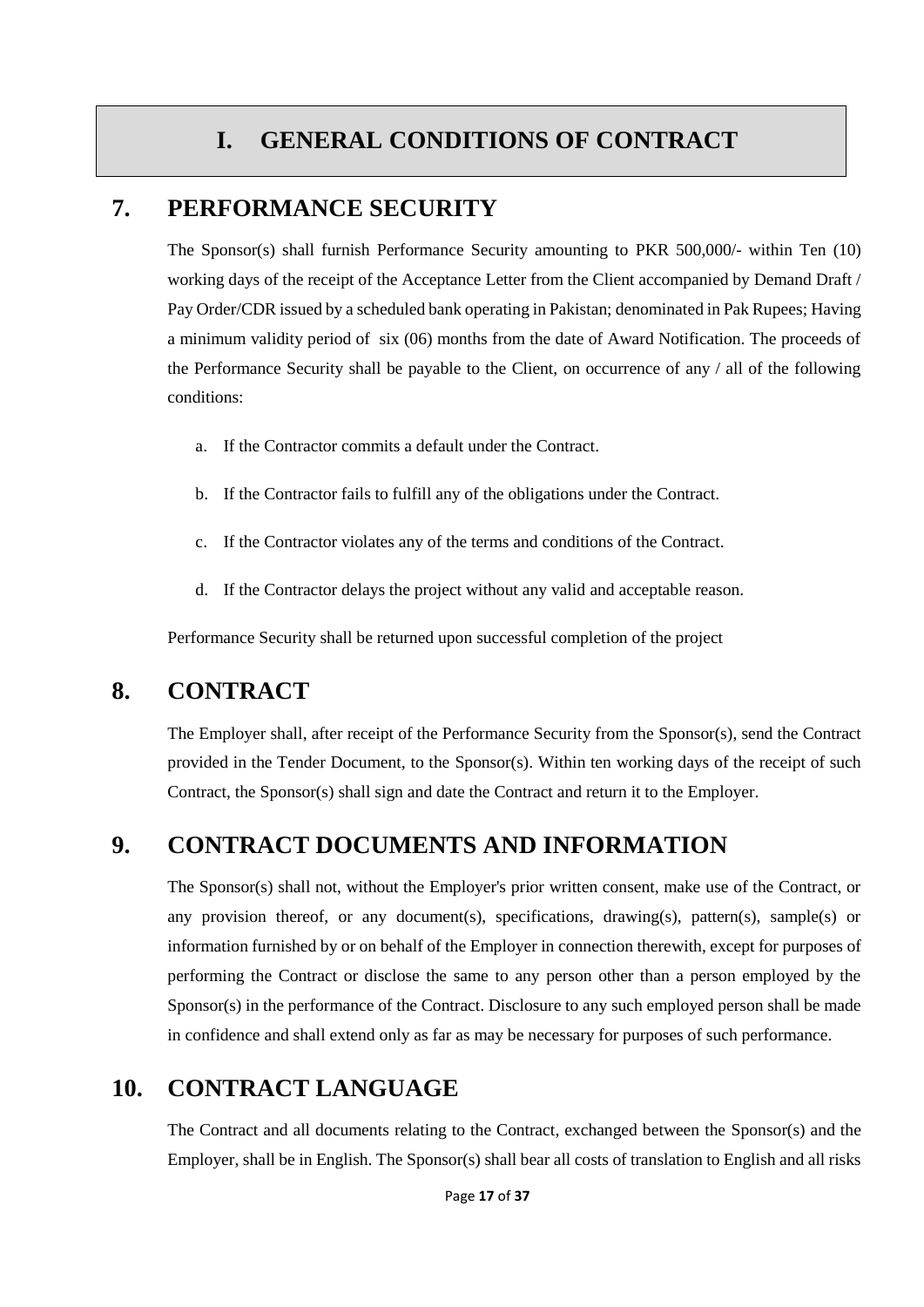of the accuracy of such translation.

# <span id="page-17-0"></span>**11. PATENT RIGHTS AND RIGHTS TO THE CONTENTS OF THE PROGRAM**

The Sponsor(s) shall indemnify and hold the Employer harmless against all third party claims of infringement of patent, trademark or industrial design rights arising from use of the Service or any part thereof. The Employer will hold the exclusive rights to the contents of this program.

### <span id="page-17-1"></span>**12. INSURANCE**

The Sponsor(s)) shall provide such insurance as is sufficient to protect against their theft, damage or deterioration during course of the service, storage/transit to their final destination as indicated in this Contract. The Sponsor(s)shall arrange and pay for the insurance of the vehicle, equipment or any such item to the place of destination and time, as required by the Employer.

# <span id="page-17-2"></span>**13. EXECUTION SCHEDULE**

The Sponsor(s) shall submit an Execution Schedule, giving details of services to be rendered, as required under the Contract, to the Employer, within ten (10) days of the signing of the Contract.

### <span id="page-17-3"></span>**14. PAYMENTS**

No Payments shall be made by the employer to the Sponsor(s) under this contract.

# <span id="page-17-4"></span>**15. CONTRACT PRICE**

No Payments shall be made by the employer to the Sponsor(s) under this contract.

## <span id="page-17-5"></span>**16. CONTRACT AMENDMENT**

The Employer, at any time, by written notice served on the Sponsor(s) may initiate, alter, amend, omit, increase, decrease or otherwise change the nature, quality, quantity and scope, of all / any of the Services / the Works, in whole or in part. The Sponsor(s) shall, within ten working days of receipt of such notice, submit a cost estimate and execution schedule of the proposed change (hereinafter referred to as the Change), to the Employer. The Sponsor(s) shall not execute the Change until and unless the Employer has allowed the said Change, by written order served on the Sponsor(s), The Change, mutually agreed upon, shall constitute part of the obligations under this Contract, and the provisions of the Contract shall apply to the said Change. No variation in or modification in the Contract shall be made, except by written amendment signed by both the Employer and the Sponsor(s)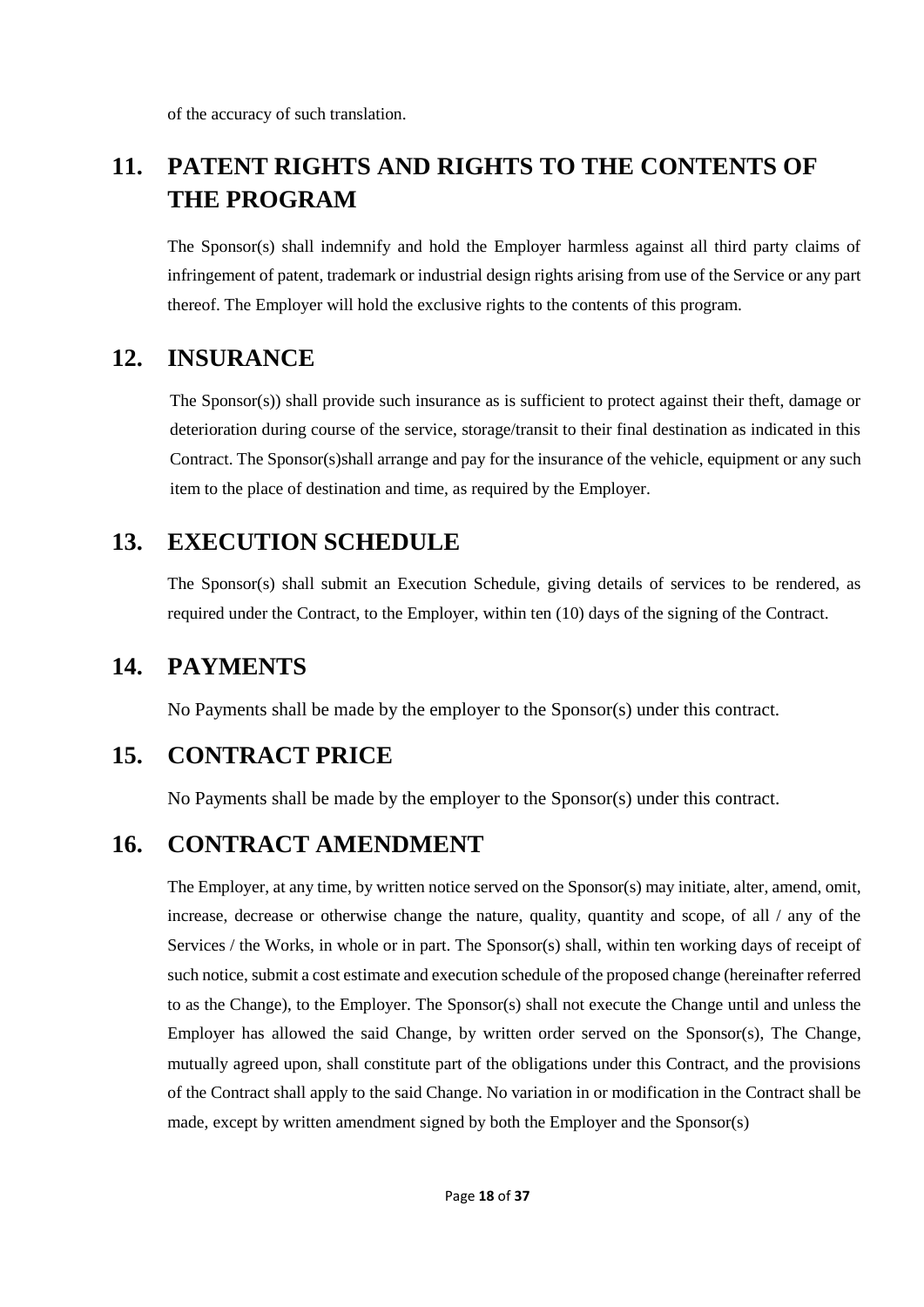### <span id="page-18-0"></span>**17. ASSIGNMENT / SUBCONTRACT**

The Sponsor(s) will not assign or sub-contract its obligations under the Contract, in whole or in part, except with the Employer's prior written consent. The Sponsor(s) shall guarantee that any and all assignees / subcontractors of the Sponsor(s) shall, for performance of any part / whole of the work under the contract, comply fully with the terms and conditions of the Contract applicable to such part / whole of the work under the contract.

# <span id="page-18-1"></span>**18. EXTENSIONS IN TIME FOR PERFORMANCE OF OBLIGATIONS UNDER THE CONTRACT**

If the Sponsor(s) encounters conditions impeding timely performance of any of the obligations, under the Contract, at any time, the Sponsor(s) shall, by written notice served on the Employer, promptly indicate the facts of the delay, its likely duration and its cause(s). As soon as practicable after receipt of such notice, the Employer shall evaluate the situation and may, at its exclusive discretion, without prejudice to any other remedy it may have, by written order served on the Sponsor(s), extend the Sponsor(s)'s time for performance of its obligations under the Contract.

#### <span id="page-18-2"></span>**19. FORFEITURE OF PERFORMANCE SECURITY**

If the Sponsor(s) fails / delays in performance of any of the obligations, under the Contract / violates any of the provisions of the Contract / commits breach of any of the terms and conditions of the Contract the Employer may, without prejudice to any other right of action / remedy it may have, forfeit Performance Security of the Sponsor(s).

### <span id="page-18-3"></span>**20. TERMINATION FOR DEFAULT**

If the Sponsor(s) fails/delays in performance of any of the obligations under the Contract / violates any of the provisions of the Contract / commits material breach of any of the terms and conditions of the Contract, or engages in any illegal activities; where such failure/breach/illegal activity has a material adverse effect on the operations of this Project, the Employer may, at any time, without prejudice to any other right or action / remedy it may have, by written notice served on the Sponsor(s), indicate the nature of the default(s) and terminate the Contract, in whole or in part; provided that the termination of the Contract shall be resorted to only if the Sponsor(s)does not cure its failure / breach/ illegal activity, within twenty one (21) working days (or such longer period as the Employer may allow in writing), after receipt of such notice.

Page **19** of **37** If the Employer terminates the Contract for default, in whole or in part, the Employer may procure, upon such terms and conditions and in such manner as it deems appropriate, Services / Works, similar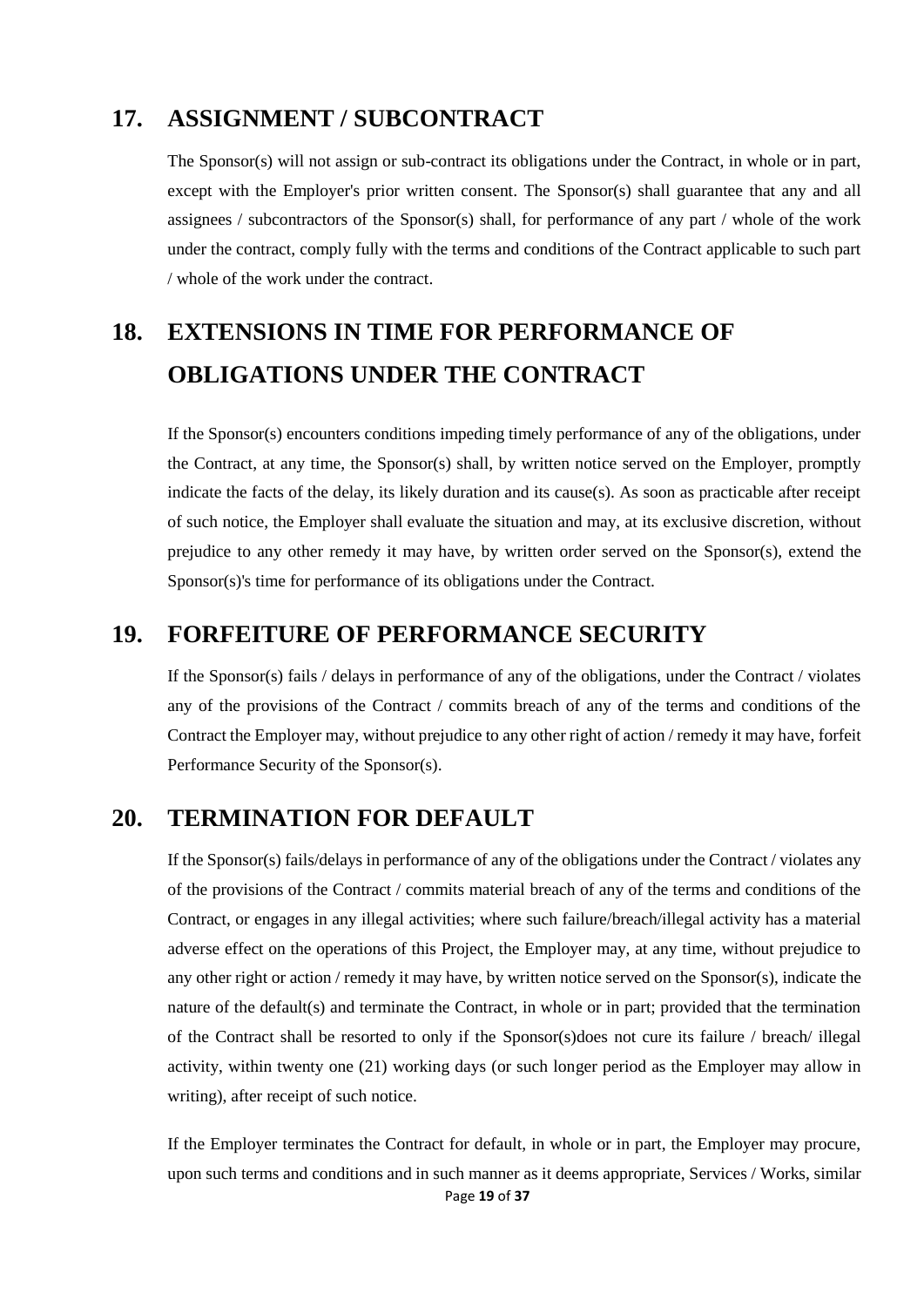to those undelivered, and the Sponsor(s) shall be liable to the Employer for any excess costs for such similar Services / Works. However, the Sponsor(s) shall continue performance of the Contract to the extent not terminated.

## <span id="page-19-0"></span>**21. TERMINATION FOR INSOLVENCY**

If the Sponsor(s), or any member in case of JV, becomes bankrupt or otherwise insolvent, the Employer may, at any time, without prejudice to any other right or action / remedy it may have, by written notice served on the Sponsor(s), indicate the nature of the insolvency and terminate the Contract, in whole or in part.

# <span id="page-19-1"></span>**22. TERMINATION FOR CONVENIENCE**

21.1 The Employer may, at any time, by written notice of 30 days served on the Sponsor(s), terminate the Contract, in whole or in part.

# <span id="page-19-2"></span>**23. DISPUTE RESOLUTION**

- 23.1 The Employer and the Sponsor(s) shall make every effort to amicably resolve, by direct informal negotiation, any disagreement or dispute arising between them under or in connection with the Contract.
- 23.2 If, after thirty working days, from the commencement of such informal negotiations, the Employer and the Sponsor(s) have been unable to amicably resolve a Contract dispute, either party may, require that the dispute be referred for resolution by arbitration under the Pakistan Arbitration Act, 1940, as amended, by arbitrators selected in accordance with said Law. The place for arbitration shall be Lahore, Pakistan. The award shall be final and binding on the parties.

# <span id="page-19-3"></span>**24. STATUTES AND REGULATIONS**

The Contract shall be governed by and interpreted in accordance with the laws of Pakistan. The Sponsor(s) shall, in all matters arising in the performance of the Contract, conform, in all respects, with the provisions of all Central, Provincial and Local Laws, Statutes, Regulations and By-Laws in force in Pakistan, and shall give all notices and pay all fees required to be given or paid and shall keep the Employer indemnified against all penalties and liability of any kind for breach of any of the same. The Courts shall have the exclusive territorial jurisdiction in respect of any dispute or difference of any kind arising out of or in connection with the Contract.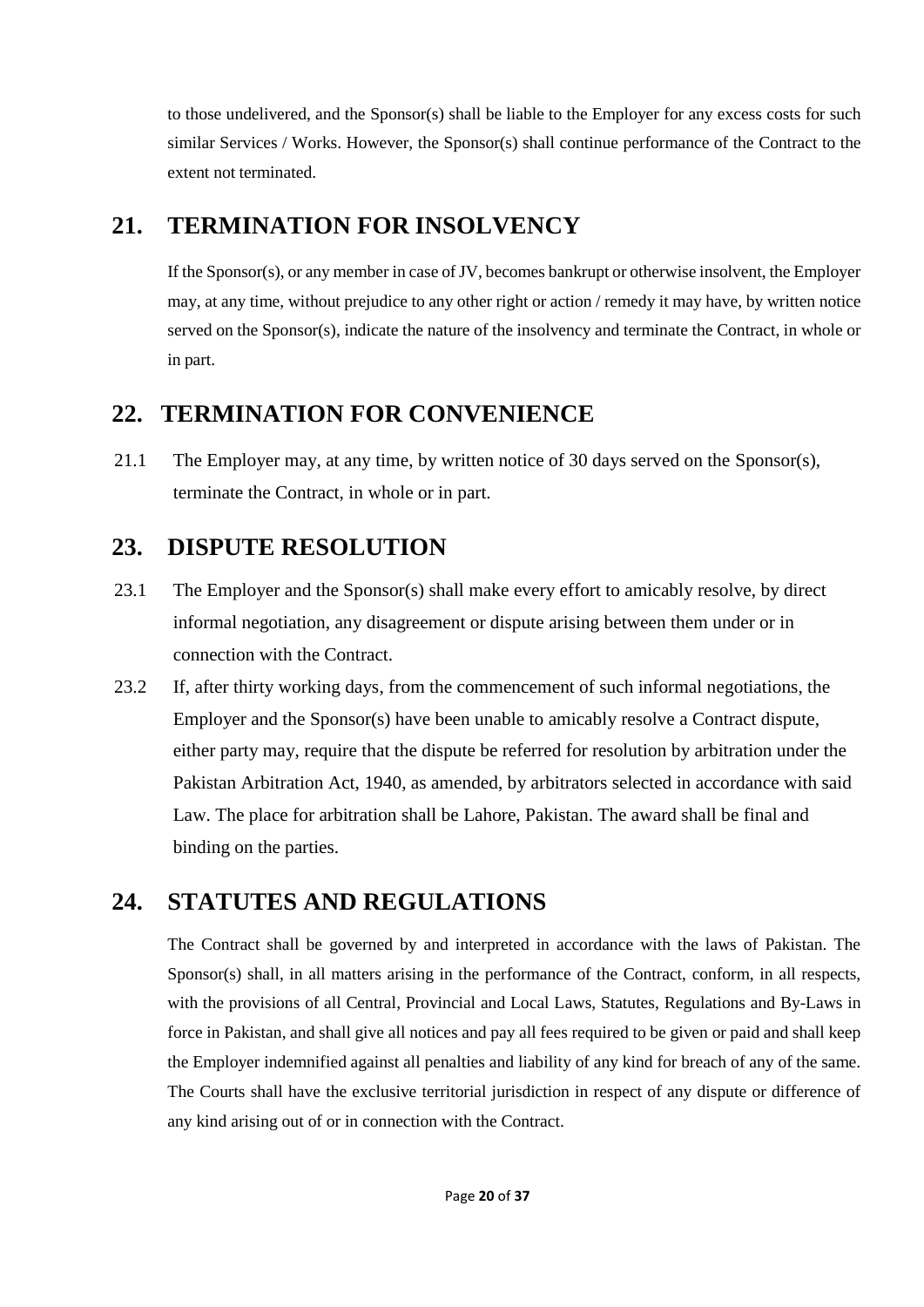## <span id="page-20-0"></span>**25. TAXES AND DUTIES**

The Contractor shall be responsible for the payment, if any is required, of all Pakistani Income Tax, Duties any other taxes on income arising out of the Contract.

# <span id="page-20-1"></span>**26. CONTRACT COST**

The Sponsor(s) shall bear all costs / expenses associated with the preparation of the Contract and the Employer shall in no case be responsible / liable for those costs / expenses e.g. Contract Stamp duty charges etc.

### <span id="page-20-2"></span>**27. AUTHORIZED REPRESENTATIVE**

- 27.1 The Employer, or the Sponsor(s)may, at their exclusive discretion, appoint their Authorized Representative and may, from time to time, delegate any / all of the duties / authority, vested in them, to their authorized Representative(s), including but not limited to, signing on their behalf to legally bind them, and may, at any time, revoke such delegation.
- 27.2 The Authorized Representative shall only carry out such duties and exercise such authority as may be delegated to him, by the Employer, or the Sponsor(s)
- 27.3 Any such delegation or revocation shall be in writing and shall not take effect until notified to the other parties to the Contract.
- 27.4 Any decision, instruction or approval given by the Authorized Representative, in accordance with such delegation, shall have the same effect as though it had been given by the Principal.
- 27.5 Notwithstanding above Clause, any failure of the Authorized Representative to disapprove Services or Works shall not prejudice the right of the Employer to disapprove such Services or Works and to give instructions for the rectification thereof.
- 27.6 If the Sponsor(s) questions any decision or instruction of the Authorized Representative of the Employer, the Sponsor(s) may refer the matter to the Employer who shall confirm, reverse or vary such decision or instruction

### <span id="page-20-3"></span>**28. WAIVER**

Failure of either party to insist upon strict performance of the obligations of the other party, under the Contract, shall in no way be deemed or construed to affect in any way the right of that party to require such performance.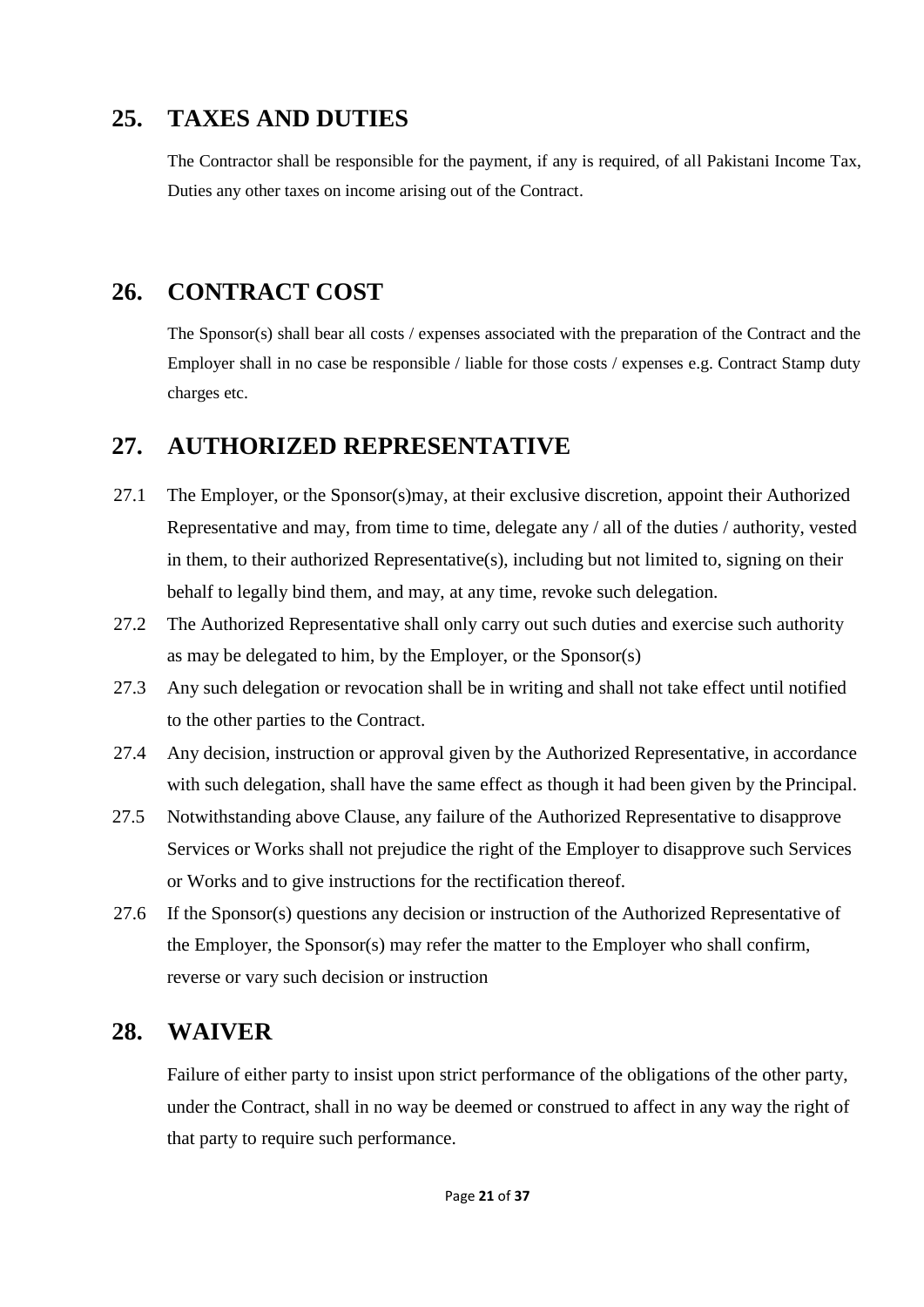# **Annex-A**

#### **Letter of Application**

*[Letterhead paper of the Applicant, or partner responsible for a joint venture, including full postal Address, telephone no., fax no., telex no., cable and e-mail address]*

Date:................................

<span id="page-21-0"></span>To: Secretary Punjab Masstransit Authority, 5th Floor, Arfa Software Technology Park, 346-B, Ferozepur Road, Lahore.

Sir,

1. Being duly authorized to represent and act on behalf of................................... (hereinafter

"the Applicant"), and having reviewed and fully understood all the information's provided, the undersigned hereby apply to be prequalified as a Sponsor(s) for the contract(s) under the " **PAINT WORKS FOR ENTIRE INFRASTRUCTURE OF LAHORE METROBUS SYSTEM (LMBS) THROUGH PRIVATE SPONSOR(S)- PUNJAB MASSTRANSIT AUTHORITY (PMA)**

### **Option (\_Insert Option as 'I',' II' or III')" for Groups (Insert Group Nos as 1, 2, ….9) as given in Annex-D** project:

2. Your Agency and its authorized representatives are hereby authorized to conduct any inquiries or investigations to verify the statements, documents, and information submitted in connection with this application, and to seek clarification from our bankers and clients regarding any financial and technical aspects. This Letter of Application will also serve as authorization to any individual or authorized representative of any institution referred to in the supporting information, to provide such information deemed necessary and requested by yourselves or the authorized representative to verify statements and information provided in this application, or with regard to the resources, experience, and competence of the Applicant.

3. Your Agency and its authorized representatives may contact the following persons for further information, if needed.

Name, Detail address with E-mail & Phone number

4. This application is made with the full understanding that:

(i) bids by prequalified / shortlisted applicants will be subject to verification of all information submitted for prequalification at the time of bidding;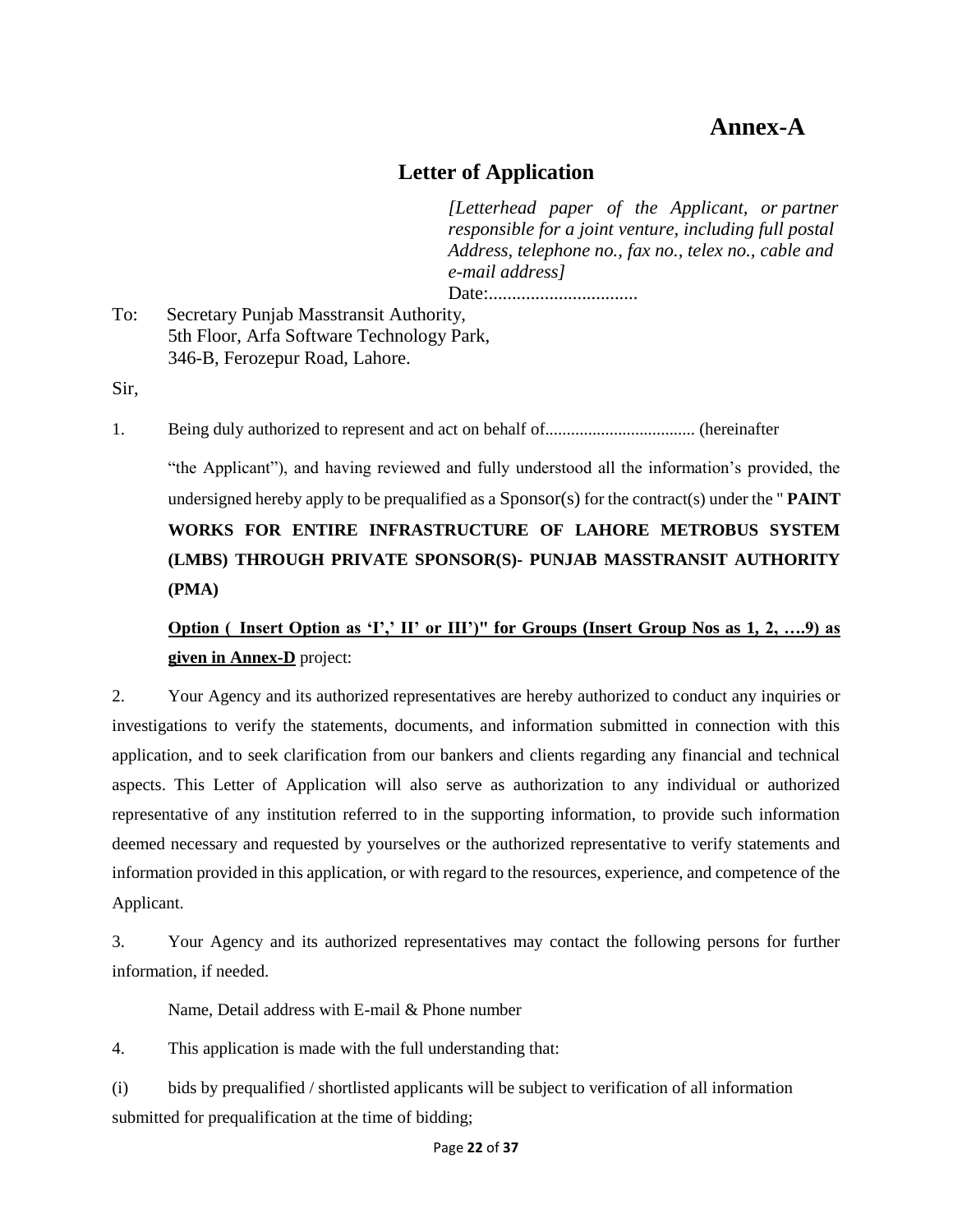(ii) your Agency reserves the right to:

(iii) amend the scope and value of any contract under this project; in such event bids will only be called from Sponsor(s) who meet the revised requirements; and

(iv) reject all application, cancel the prequalification process, and

(v) your Agency shall not be liable for any such actions and shall be under no obligation to inform the Applicant of the grounds for actions at 5(b) here above.

#### **Applicants who are not joint ventures should ignore para 5&6**

5. Appended to this application, we give details of the participation of each party, including capital contribution and profit/loss agreements, to the joint venture or association. We also specify the financial commitment in terms of the percentage of the value of the (each) contract, and the responsibilities for execution of the (each) contract

6. We confirm that in the event that we bid, that bid as well as any resulting contract will be.

- (a) signed so as to legally bind all partners, jointly and severally; and
- (b) Submitted with a Joint Venture agreement providing the joint and several liability of all partners in the event the contract is awarded to us.

7. The undersigned declare that the statements made and the information provided in the duly completed application are complete, true, and correct in every detail.

| Signed                                        | Signed                         |
|-----------------------------------------------|--------------------------------|
| Name with Business Address:                   | Name with Business Address:    |
|                                               |                                |
| For and on behalf of                          | For and on behalf of           |
| (name of Applicant or lead partner of a joint | (name and signature of other   |
| venture)                                      | partners of the joint venture) |
|                                               |                                |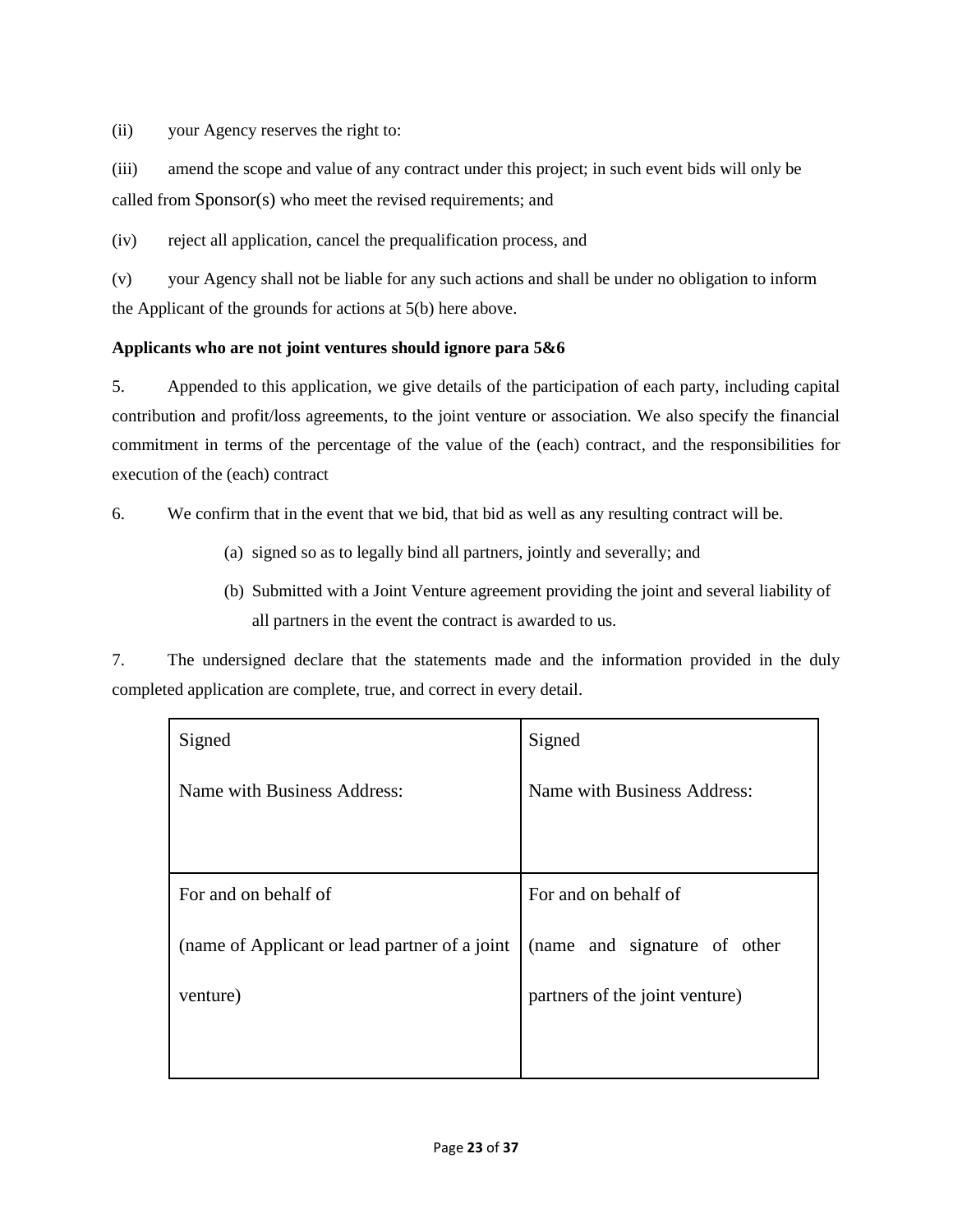# **Annexure-B**

#### **Technical Evaluation Criteria**

- <span id="page-23-0"></span>1. The Sponsor(s) in order to qualify requires Yes for Sr. No 1 & 2.
- 2. In case of JV, marks shall be evaluated jointly for all members unless stated otherwise.

| Sr.<br>No.     | <b>CRITERIA</b>                                                                                                                         | <b>ELIGIBILITY</b>                  | <b>DOCUMENTS</b><br><b>REQUIRED</b>                                                                                                                           |
|----------------|-----------------------------------------------------------------------------------------------------------------------------------------|-------------------------------------|---------------------------------------------------------------------------------------------------------------------------------------------------------------|
| $\mathbf{1}$   | Registration with:<br>a) Security & Exchange<br>Commission of Pakistan<br>(SECP)<br><sub>or</sub><br>b) Association of Persons<br>(AOP) | a) Yes/No<br><b>Or</b><br>b) Yes/No | <b>Registration Certificates</b>                                                                                                                              |
| $\overline{2}$ | <b>Active Tax Payer</b>                                                                                                                 | Yes/No                              | <b>Active Tax Payer</b><br>$\bullet$<br>Certificate<br>Tax Returns for last<br>$\bullet$<br>three years <i>i.e.</i> FY<br>2018-2019, 2019-<br>2020, 2020-2021 |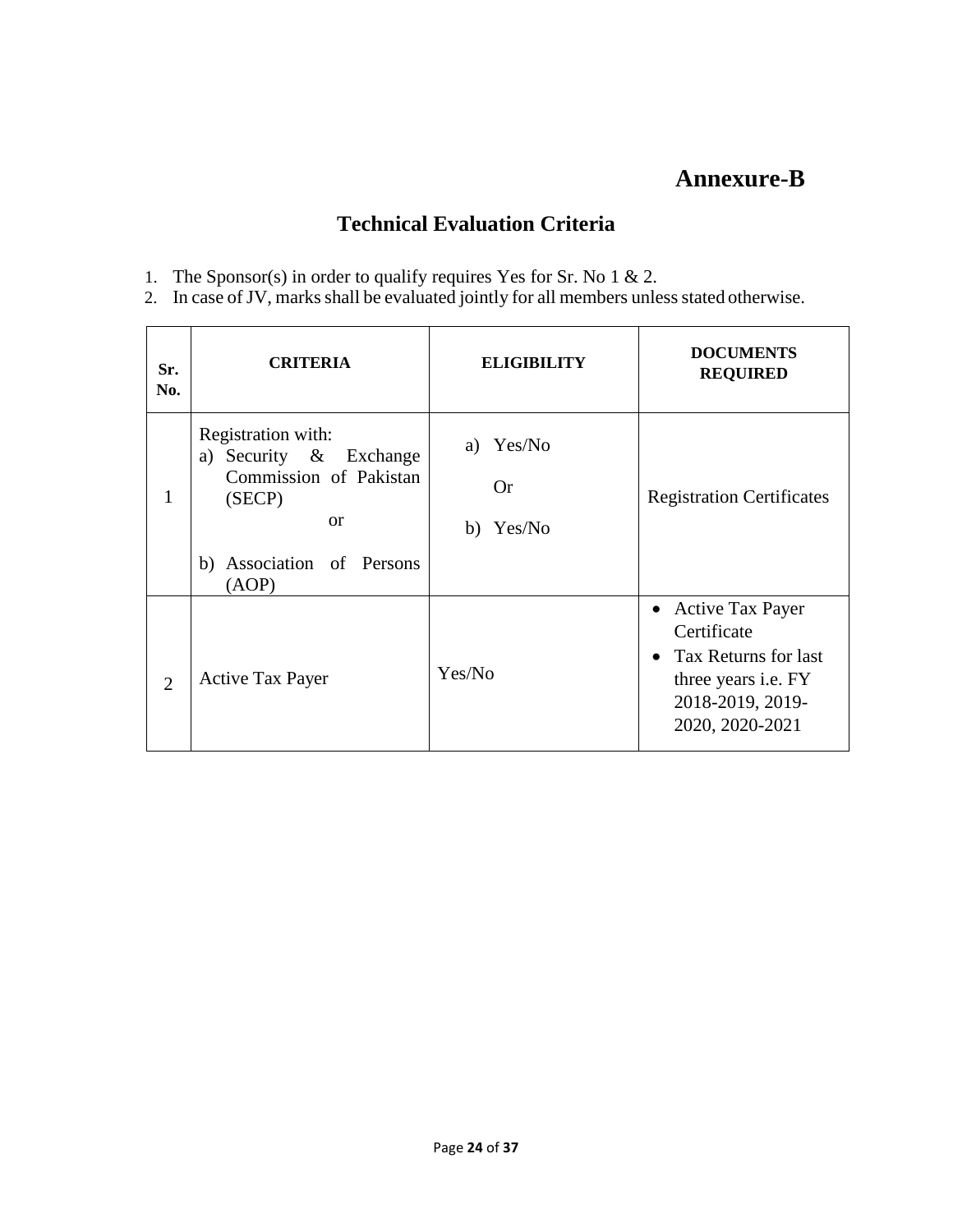### <span id="page-24-0"></span>**Annexure –C**

#### **Terms and Conditions for Provision of Electricity**

#### **1. General Conditions**

- 1.1. The Sponsor(s) shall arrange to install a low voltage switch-board.
- <span id="page-24-1"></span>1.2. If there is any harm/loss to the property of the Owner or to any other third party due to installation of Electrical connection; or fault in the Electrical works, outlets, or apparatus within the rented premises; all such loss shall be borne by the Sponsor(s).
- 1.3. All provisions related to cable laying/any Electrical work are to be carried out by the Sponsor(s) through Owner's prior written approval
- 1.4. Sponsor(s) shall use Energy efficient lighting & shall provide proper lighting fixtures, lamps, electronic ballast etc. The Sponsor(s) shall also provide uniform & good illumination level
- 1.5. The Sponsor(s) shall use GI rigid conduit piped wiring which shall be suitably clamped and earthed
- 1.6. Sponsor(s) shall use reputed Brand/Make of Electrical wiring and switch gear items. The entire work within the rented premises shall be carried by the Electrical Contractor/Agency hired by the Sponsor(s) at his/her own cost. The Owner's representative(s) may inspect and supervise the work.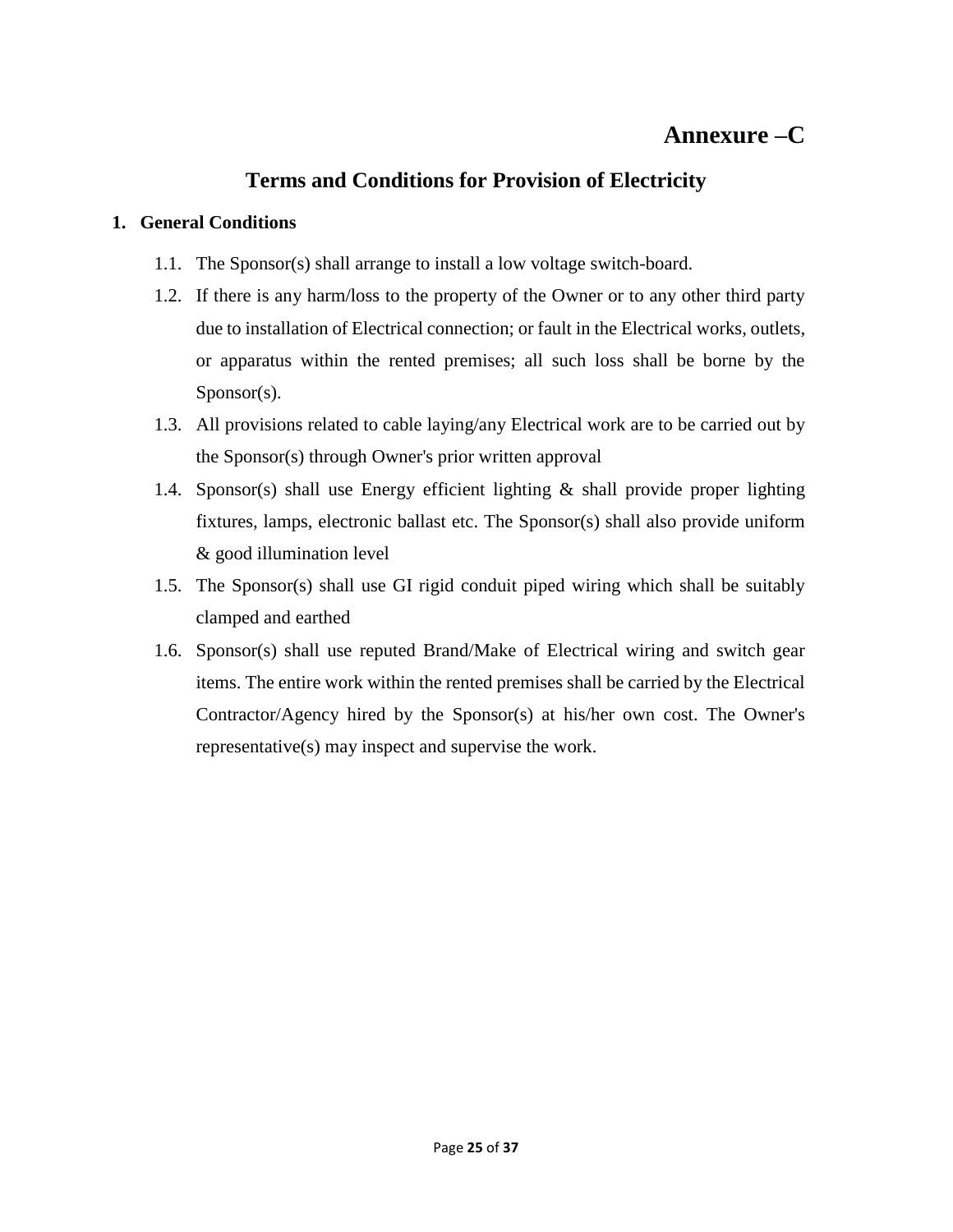#### **2. Electricity Connection**

There are two options for the provision of Electricity:

#### <span id="page-25-0"></span>**Option - A**

- 1. The Sponsor(s) at his/her/their own cost shall arrange a separate Electricity supply connection from the Lahore Electric Supply Company (LESCO)
- 2. The Sponsor(s) shall arrange his/her/their own Standby Generator

#### **Option - B**

The Sponsor(s) shall apply in writing to obtain Electricity supply connection from the Employer by accepting and fulfilling the following conditions:

The Sponsor(s) shall apply in writing to obtain Electricity supply connection from the Employer by accepting and fulfilling the following conditions:

- 1. The Sponsor(s) shall arrange Electricity/sub-energy meter apparatus from LESCO for supply to advertisement apparatus or any other works.
- 2. The Sponsor(s) shall pay the cost of the electricity consumed (i.e. KWh verified from sub-energy meter) including billed taxes based on the overall unit rate charged by LESCO+PKR 5 per unit.
- 3. The Employer shall provide standby power supply from station as well as backup power through Generators installed in the MBS. The Sponsor(s) shall not be permitted to use any standby Diesel Generator of its own. The Sponsor(s) shall pay the original cost of generator on hourly basis.
- 4. A Single Phase (50Hz) Electric Power Supply shall be provided by the Employer or a Three Phase Electric Power Supply shall be provided by the Employer upon written approval and from designated points appointed by the representative of the Employer.
- 5. The power supply will be extended by Sponsor(s) from meter to the rented premises. The G.I. conduit wiring /copper cables shall be furnished by the Sponsor(s) at his/her own cost.
- 6. The Sponsor(s) shall engage the existing Electric company responsible for supply of Electricity to the station, to install sub-meter connection and for the Electric work outside the rented premises.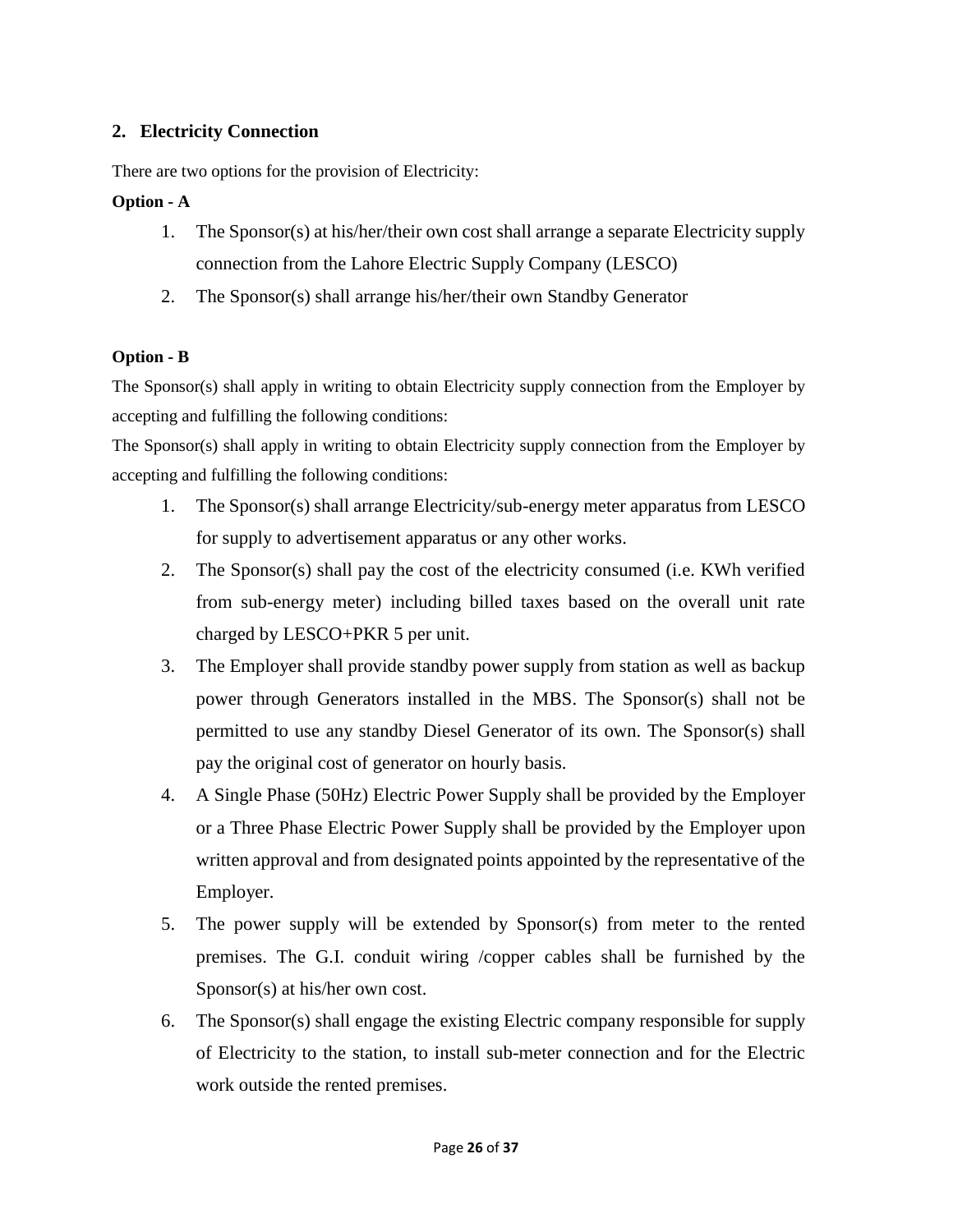- 7. The Electricity Sub-meter shall be sealed the Employer and is not to be tempered by Sponsor(s) in any circumstances.
- 8. Load bearing appliances such as Air Conditioner, Refrigerator, Freezer, Electrical Heater, Electrical Kettle and Microwave oven may be allowed subject to the prior written approval of the Owner.
- 9. The Sponsor(s) shall use suitable voltage stabilizers and power factor correction equipment as per his/her requirement.
- 10. The Energy consumed shall be charged based on Energy Meter Reading (KWH) and as per clause 2 of this section, which shall be taken once in a month on a nominated day by the Owner's representative.
- 11. The Employer shall be entitled to disconnect the supply of energy by issuing a disconnection notice in writing, to the Sponsor(s), if the Sponsor(s) is in default of payment of the due charges.
- 12. The Sponsor(s) shall pay the full amount mentioned in the Monthly Bill as raised by the Employer before the last date mentioned in such Monthly Bill.
- 13. The Employer shall not be responsible for any interruption/diminution of supply.
- 14. The Electric supply shall be used only for the purpose for which it has been sanctioned and shall not be misused in any way to serve any other purpose.
- 15. The Electric supply shall not be extended/sublet to any other premises/party.
- 16. The Sponsor(s) shall allow clear and unencumbered access to the meters for the purpose of meter reading, maintenance, inspection, checking, testing, etc.
- 17. The Employer shall be entitled to disconnect the service connection in the event of any default and/or non-compliance of statutory requirements.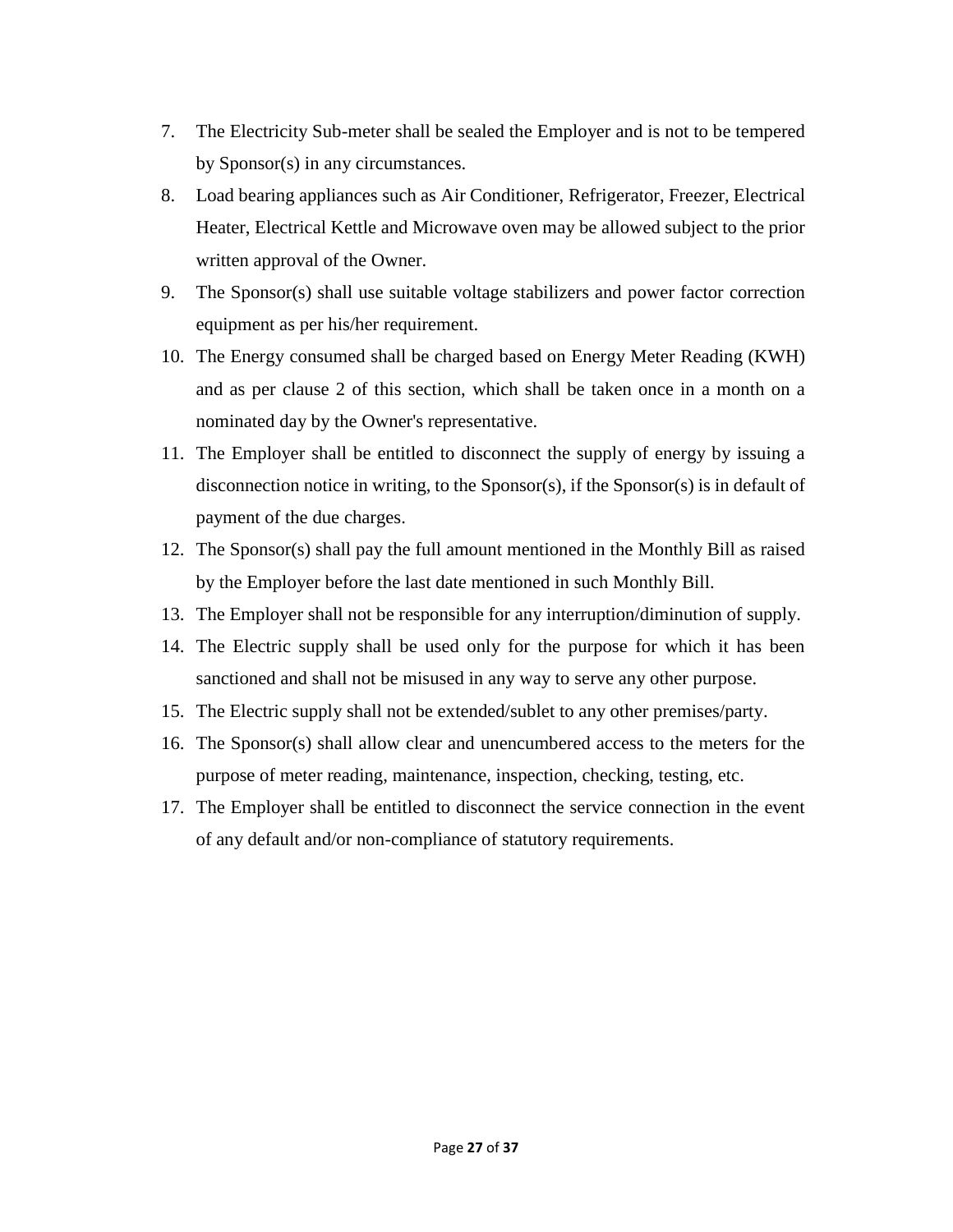# **Annexure –D**

# **Groups of Stations for Sponsorship**

<span id="page-27-0"></span>

| Sr#            | <b>Groups</b>  | <b>Station Names</b>  | <b>Ridership</b> |
|----------------|----------------|-----------------------|------------------|
| $\mathbf{1}$   |                | Shahdara              | 21,741           |
| $\overline{2}$ | $\mathbf{1}$   | Niazi Chowk           | 4,972            |
| $\overline{3}$ |                | <b>Timber Market</b>  | 2,507            |
| $\overline{4}$ |                | Azadi Chowk           | 3,815            |
| 5              | $\overline{2}$ | <b>Bhatti Chowk</b>   | 8,522            |
| 6              |                | Katchery              | 3,913            |
| $\overline{7}$ |                | Civil Secretriat      | 3,768            |
| 8              | 3              | <b>MAO</b> College    | 6,662            |
| 9              |                | Janazgah              | 1,446            |
| 10             |                | Qartaba Chowk         | 4,406            |
| 11             | $\overline{4}$ | Shama                 | 2,893            |
| 12             |                | Ichra                 | 5,622            |
| 13             |                | Canal                 | 7,549            |
| 14             | 5              | Qaddafi Stadium       | 2,147            |
| 15             |                | Kalma Chowk           | 7,458            |
| 16             |                | Model Town            | 2,593            |
| 17             | 6              | Naseerabad            | 1,855            |
| 18             |                | Ittefaq Hospital      | 6,634            |
| 19             |                | Qainchi               | 4,918            |
| 20             | 7              | Ghazi Chowk           | 5,739            |
| 21             |                | Chungi Amar Sidu      | 6,136            |
| 22             |                | Kamahan               | 3,378            |
| 23             | 8              | Attari Saroba         | 2,476            |
| 24             |                | <b>Nishter Colony</b> | 3,877            |
| 25             |                | Youhanabad            | 1,631            |
| 26             | 9              | Dulu Khurd            | 1,813            |
| 27             |                | Gajju Matta           | 9,973            |
|                |                | <b>Total</b>          | 138,444          |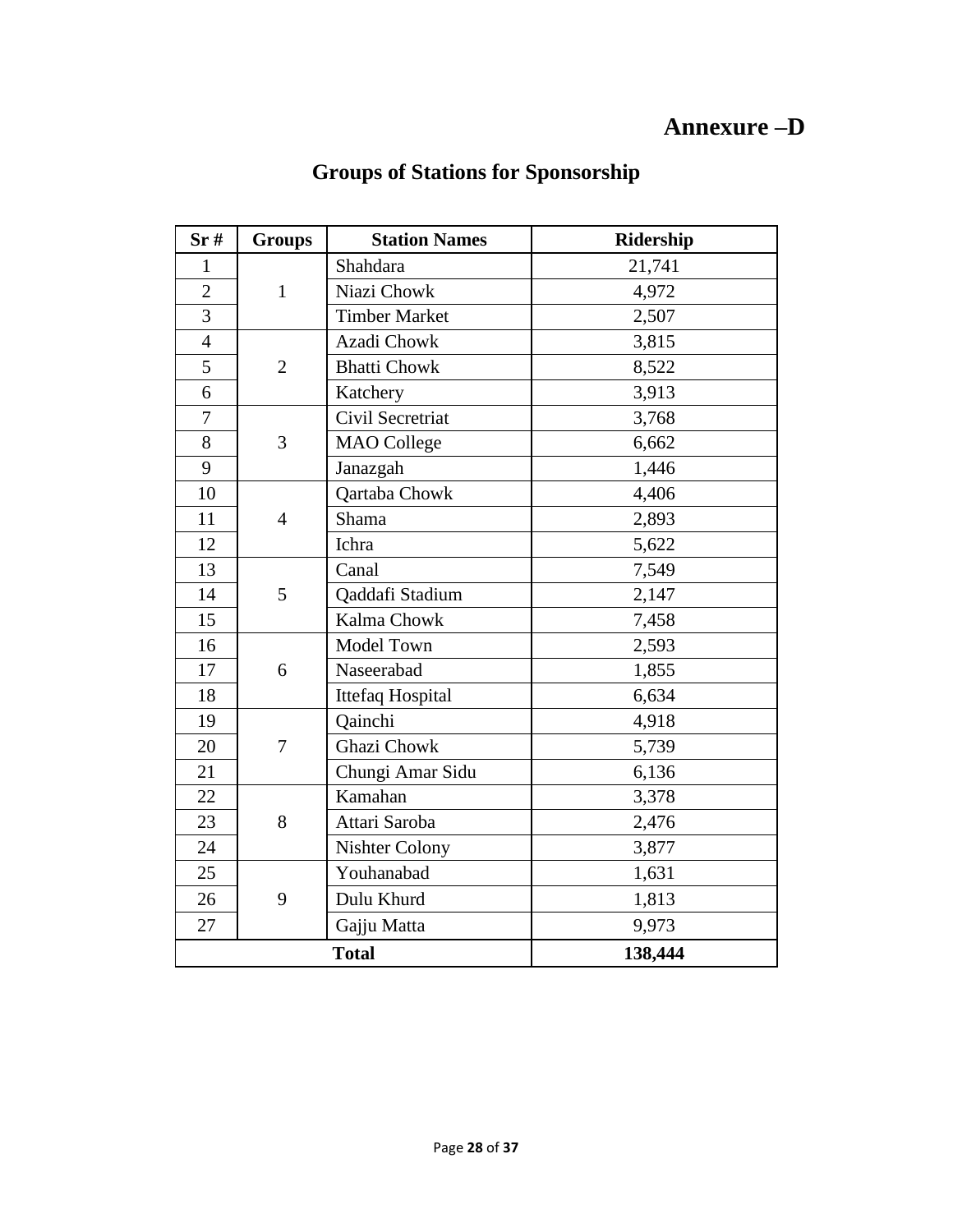# **TECHNICAL PROPOSAL SUBMISSION - STANDARD FORMS**

<span id="page-28-0"></span>Technical Proposal Standard Forms shall be used for the preparation of the Technical Proposal as required in this Request for Proposal. The Sponsor(s) has to provide information using the forms provided in this section along with other requirements where mentioned. The Employer reserves the right to request additional information for clarification or further establishment of information provided.

| <b>FORM TECH-0</b> | Cover Letter.                              |
|--------------------|--------------------------------------------|
| <b>FORM TECH-1</b> | <b>Technical Proposal Submission Form.</b> |
| <b>FORM TECH-2</b> | <b>Joint Venture Details</b>               |
| <b>FORM TECH-3</b> | Details Required for Technical Evaluation  |
| <b>FORM TECH-4</b> | Power of Attorney                          |
| <b>FORM TECH-5</b> | Undertaking                                |
| <b>FORM TECH-6</b> | <b>Integrity Pact</b>                      |
| <b>FORM TECH-7</b> | $Group(s)$ of Station(s)                   |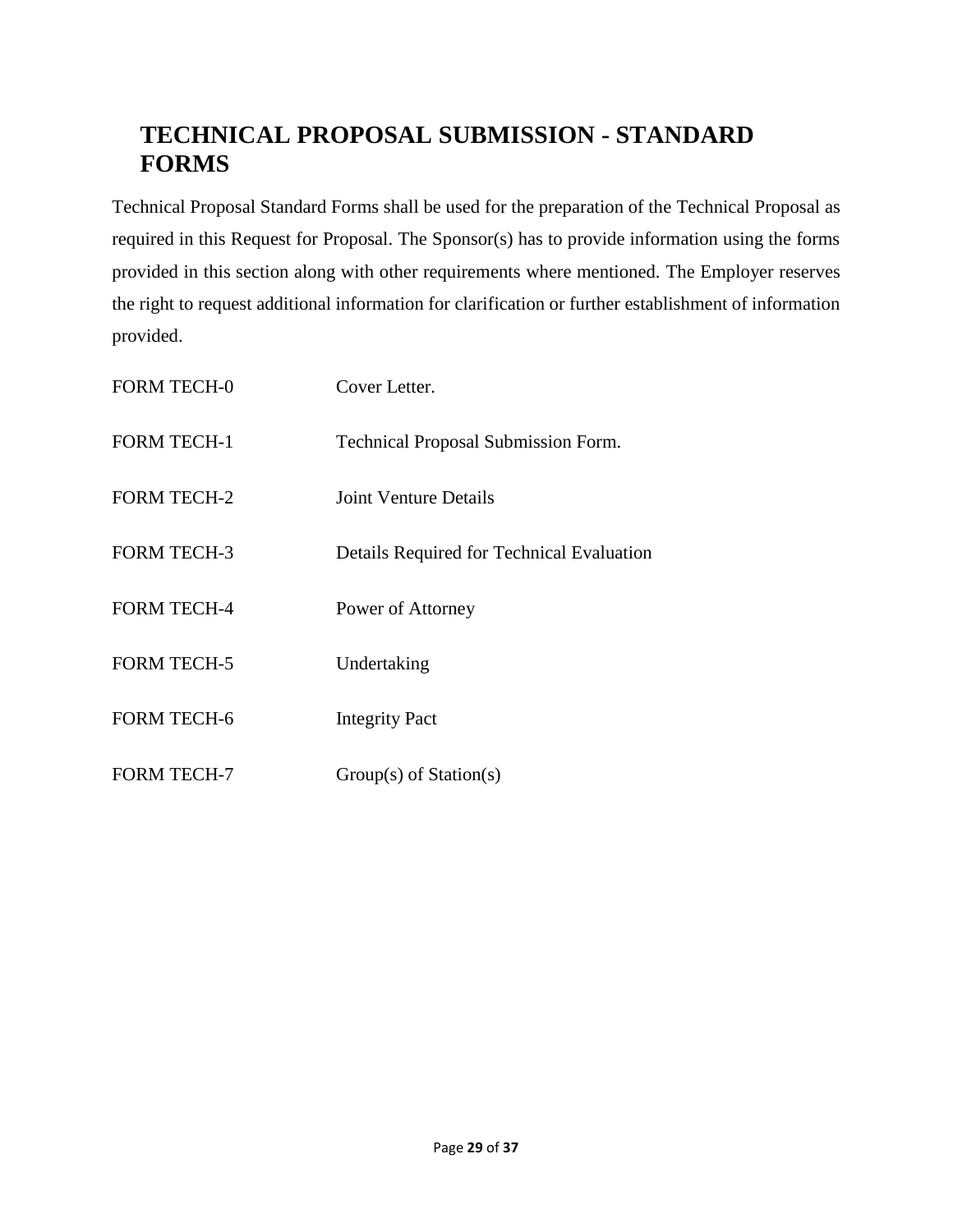## **FORM TECH-0 COVER LETTER**

<span id="page-29-0"></span>\_\_\_\_\_\_\_\_\_\_\_\_\_\_\_\_\_\_\_\_\_\_\_\_\_\_\_\_\_\_\_\_\_\_\_\_\_\_\_\_\_\_\_\_\_\_\_\_\_\_\_\_\_\_\_\_\_\_\_\_\_\_\_\_\_\_\_\_\_\_\_\_\_\_\_

To

[Date]

(Name and address of Employer)

**Sub: \_\_\_\_\_\_\_\_\_\_\_\_\_\_\_\_\_\_\_\_\_\_\_\_\_\_\_\_\_\_\_\_\_\_\_\_\_\_\_\_\_\_\_\_\_\_\_\_.** 

Dear Sir,

- **a)** Having examined the tender document and Appendixes we, the undersigned, in conformity with the said document, offer to provide the said items on terms of reference to be signed upon the award of contract for the sum indicated as per financial bid.
- **b)** We undertake, if our proposal is accepted, to provide the items/services comprise in the contract within time frame specified, starting from the date of receipt of notification of award from the Employer Department / Office.
- **c)** We agree to abide by this proposal for the period of \_\_\_\_ days (as per requirement of the Operation) from the date of bid opening and it shall remain binding upon us and may be accepted at any time before the expiration of that period.
- **d)** We agree to execute a contract in the form to be communicated by the (insert name of the Employer), incorporating all agreements with such alterations or additions thereto as may be necessary to adapt such agreement to the circumstances of the standard.
- **e)** Unless and until a formal agreement is prepared and executed this proposal together with your written acceptance thereof shall constitute a binding contract agreement.
- **f)** We understand that you are not bound to accept a lowest or any bid you may receive, not to give any reason for rejection of any bid and that you will not defray any expenses incurred by us in biding.
- **g)** We would like to clearly state that we qualify for this work as our company meets all the pre-F criteria indicated on your tender document. The details are as under:

Authorized Signatures with Official Seal

\_\_\_\_\_\_\_\_\_\_\_\_\_\_\_\_\_\_\_\_\_\_\_\_\_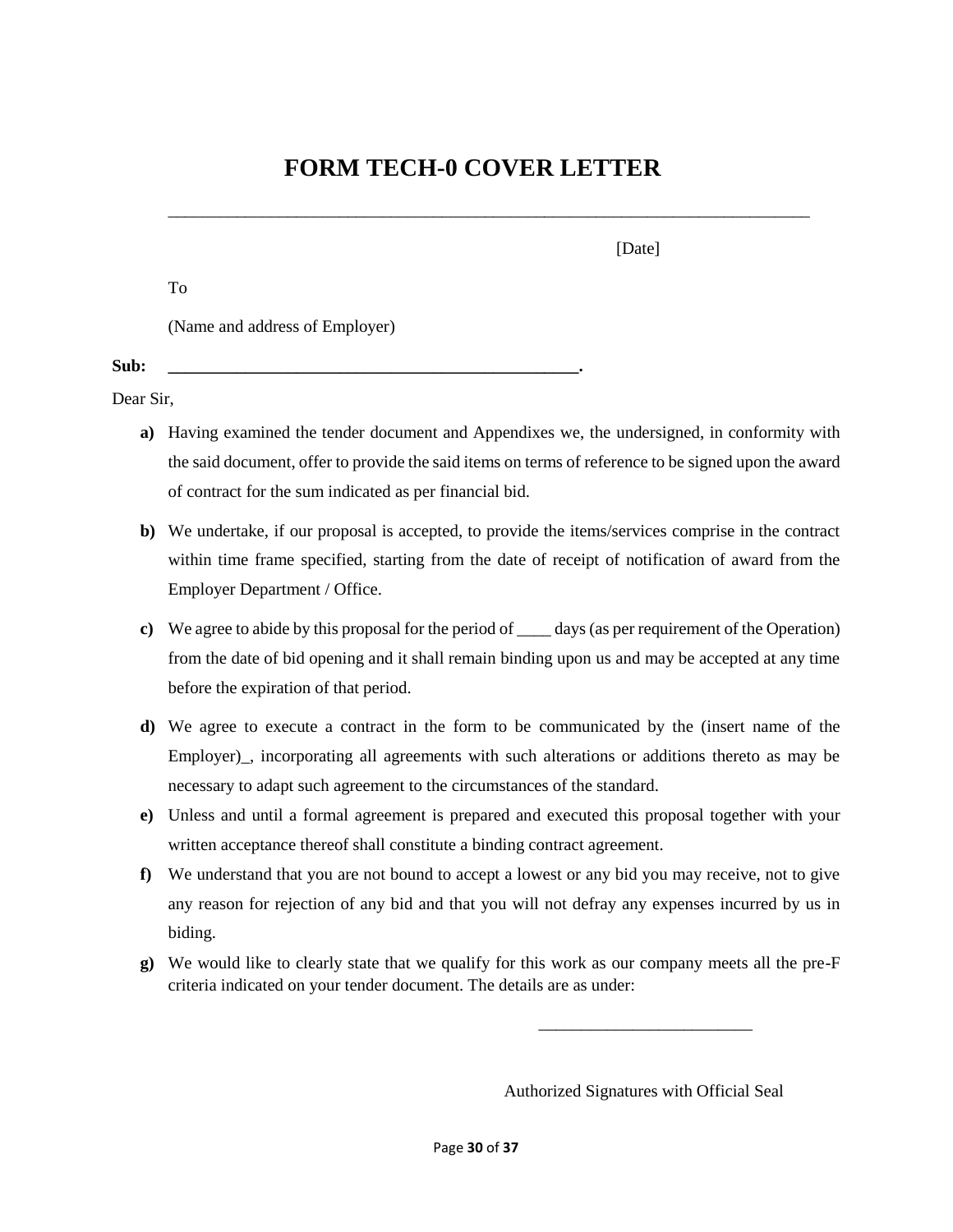## <span id="page-30-0"></span>**FORM TECH-1 TECHNICAL PROPOSAL SUBMISSION FORM**

\_\_\_\_\_\_\_\_\_\_\_\_\_\_\_\_\_\_\_\_\_\_\_\_\_\_\_\_\_\_\_\_\_\_\_\_\_\_\_\_\_\_\_\_\_\_\_\_\_\_\_\_\_\_\_\_\_\_\_\_\_\_\_\_\_\_\_\_\_\_\_\_\_\_\_\_

[Date]

To (Name and address of Employer / Employer)

Dear Sir,

We, the undersigned, offer to provide the (insert title of assignment) in accordance with your Request for Proposal/Tender Document dated \_ (insert date)\_ and our Proposal. We are hereby submitting our Proposal, which includes the Technical Proposal at 1<sup>st</sup> Stage in sealed envelope.

We undertake, if our Proposal is accepted, provide the \_ (insert title of assignment)

We also confirm that the Government of Pakistan / Punjab has not declared us, or any, ineligible on charges of engaging in corrupt, fraudulent, collusive or coercive practices. We furthermore, pledge not to indulge in such practices in competing for or in executing the Contract, and we are aware of the relevant provisions of the Proposal Document.

We understand you are not bound to accept any Proposal you receive.

We remain,

Yours sincerely,

Authorized Signature

(In full and initials)

Name and Designation of Signatory

Name of Firm

Address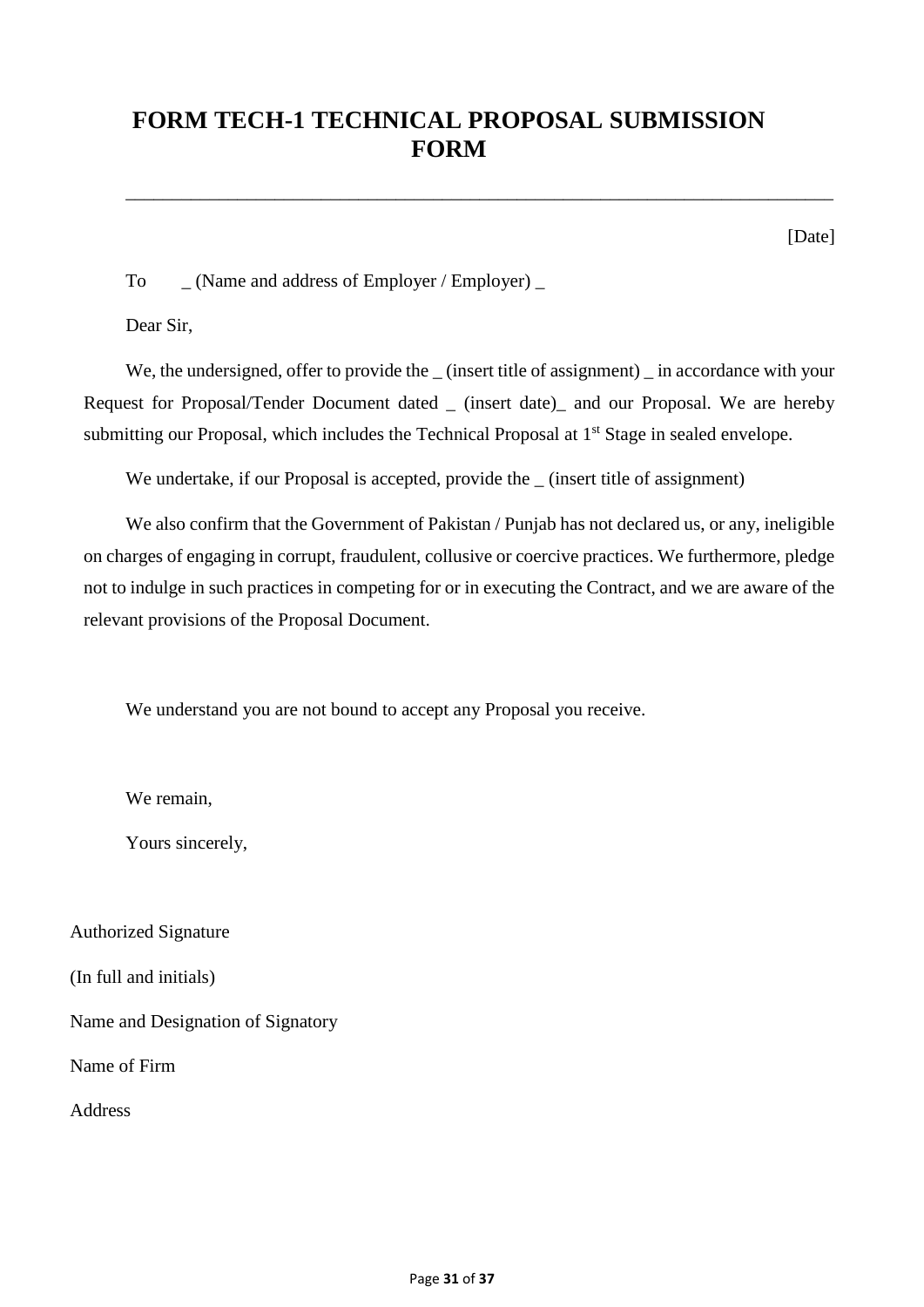# **FORM TECH-2 JOINT VENTURE DETAILS**

<span id="page-31-0"></span>*\_\_\_\_\_\_\_\_\_\_\_\_\_\_\_\_\_\_\_\_\_\_\_\_\_\_\_\_\_\_\_\_\_\_\_\_\_\_\_\_\_\_\_\_\_\_\_\_\_\_\_\_\_\_\_\_\_\_\_\_\_\_\_\_\_\_\_\_\_\_\_\_\_\_\_\_\_\_*

*To be filled in case of Joint Venture only*

| Name of Member |        |  |        | Lead Member / Associate Short description of the role of |  |  |
|----------------|--------|--|--------|----------------------------------------------------------|--|--|
|                | Member |  | Member |                                                          |  |  |
|                |        |  |        |                                                          |  |  |
|                |        |  |        |                                                          |  |  |
|                |        |  |        |                                                          |  |  |
|                |        |  |        |                                                          |  |  |
|                |        |  |        |                                                          |  |  |
|                |        |  |        |                                                          |  |  |
|                |        |  |        |                                                          |  |  |
|                |        |  |        |                                                          |  |  |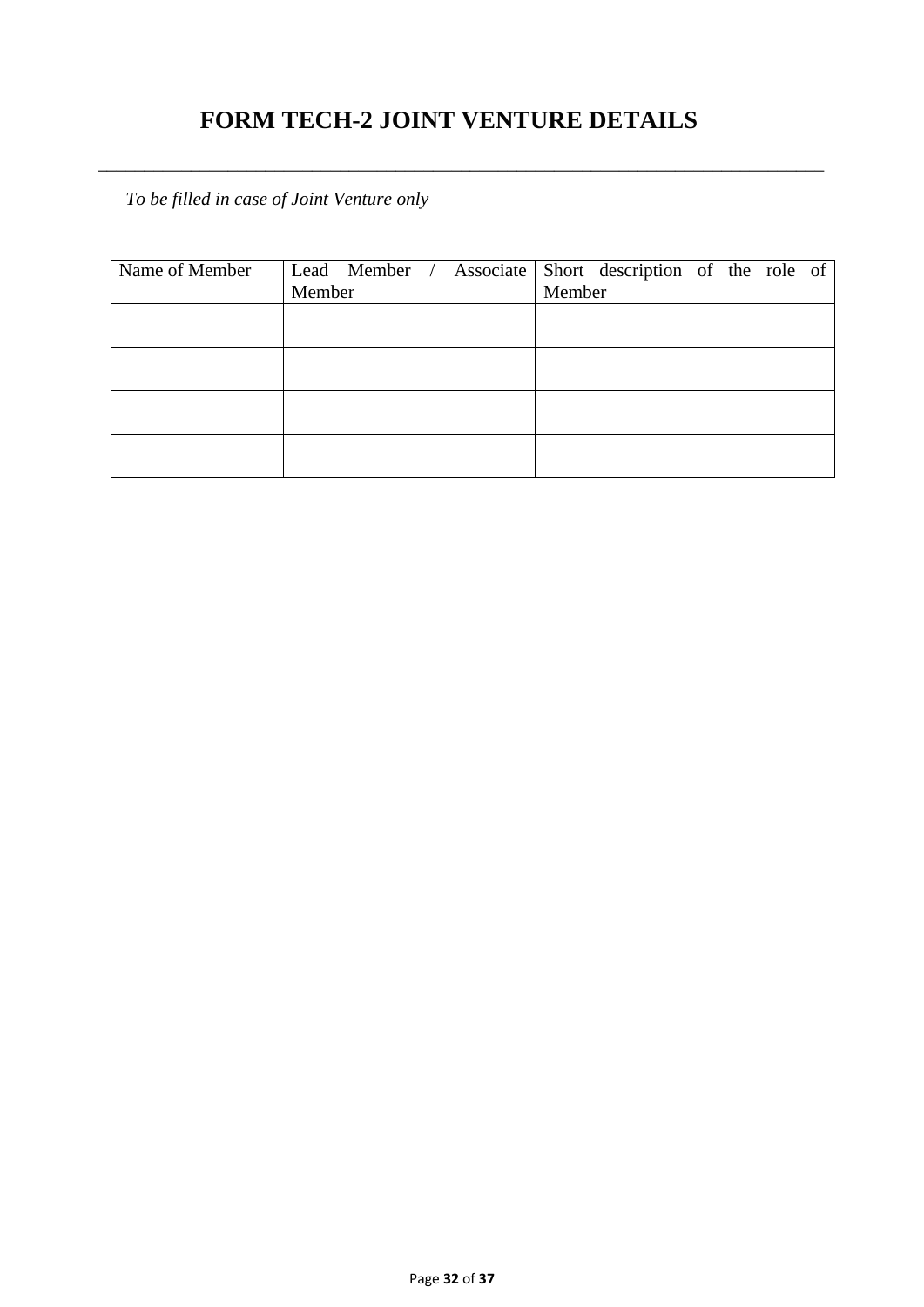# <span id="page-32-0"></span>**FORM TECH-3 DETAILS REQUIRED FOR TECHNICAL EVALUATION**

*The following data form shall be filled out by the* Sponsor(s)*; and by all partners in case of a Joint Venture, with supporting documents for evidence as described in Annex B. The Employer reserves the right to request additional information for values/information entered by the Sponsor(s) against any criteria.* 

*\_\_\_\_\_\_\_\_\_\_\_\_\_\_\_\_\_\_\_\_\_\_\_\_\_\_\_\_\_\_\_\_\_\_\_\_\_\_\_\_\_\_\_\_\_\_\_\_\_\_\_\_\_\_\_\_\_\_\_\_\_\_\_\_\_\_\_\_\_\_\_\_\_\_\_\_\_\_*

|               | Registration with :                              |                |
|---------------|--------------------------------------------------|----------------|
|               | Security & Exchange Commission of Pakistan<br>а. | Yes / No<br>а. |
|               | (SECP).                                          | or             |
|               | or                                               | Yes / No<br>b. |
|               | Association of Persons (AOP).<br>b.              |                |
| $\mathcal{P}$ | Active Tax Payer Certificate.                    | Yes / No       |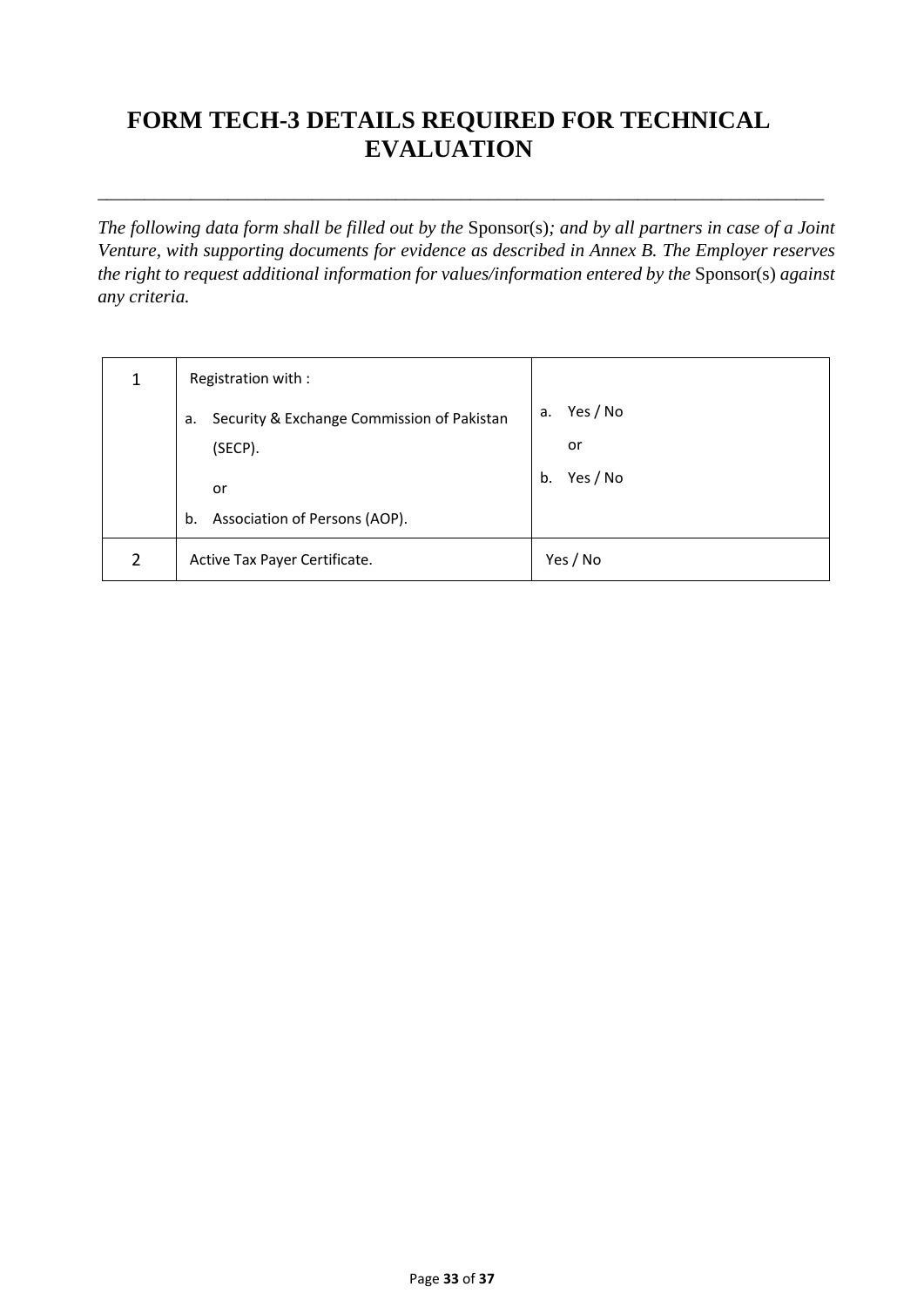### **FORM TECH-4 POWER OF ATTORNEY**

<span id="page-33-0"></span>\_\_\_\_\_\_\_\_\_\_\_\_\_\_\_\_\_\_\_\_\_\_\_\_\_\_\_\_\_\_\_\_\_\_\_\_\_\_\_\_\_\_\_\_\_\_\_\_\_\_\_\_\_\_\_\_\_\_\_\_\_\_\_\_\_\_\_\_\_\_\_\_\_\_\_\_\_\_

(On a Legal / Revenue Stamp Paper of PAKISTAN in the relevant value)

We [name of the company and address of the registered office] do hereby appoint and authorize Mr. / Ms. (full name and residential address) bearing National Identity Card (CNIC) of PAKISTAN OR equivalent as in Sponsor(s) country of origin. (Ref No copy enclosed) who is presently engaged with us and holding the position of \_\_\_\_\_\_\_\_\_\_\_\_, as our attorney, to do in our name and on our behalf, all such acts, deeds and things necessary in connection with or incidental to our proposal for [Name of the Tender] in response to the tenders invited by the Punjab Masstransit Authority including signing and submission of all documents and providing information/responses to Punjab Masstransit Authority in all matters in connection with our Bid.

We hereby agree to ratify all acts, deeds and things lawfully done by our said attorney pursuant to this Power of Attorney and that all acts, deeds and things done by our aforesaid attorney shall and shall always be deemed to have been done by us.

Dated this day of 20  $For$ (Signature)

(Name, Designation and Address) Accepted (Signature) (Name, Title and Address of the Attorney)

Date:

#### Instructions for preparation of power of attorney

- *c. To be executed by an authorized representative of the Sponsor(s).*
- *d. The mode of execution of the Power of Attorney should be in accordance with the procedure, if any, laid down by the applicable law and the charter documents of the executants and when it is so required the same should be under common seal affixed in accordance with the required procedure.*

\_\_\_\_\_\_\_\_\_\_\_\_\_\_\_\_\_\_\_\_\_\_\_\_\_\_\_\_\_\_\_\_\_\_\_\_\_\_\_\_\_\_\_\_\_\_\_\_\_\_\_\_\_\_\_\_\_\_\_\_\_\_\_\_\_\_\_\_\_\_\_\_

- *e. Also, wherever required, the Sponsor(s) should submit for verification of the extract of the charter documents and documents such as a resolution/power of attorney in favor of the Person executing this Power of Attorney for the delegation of power hereunder on behalf of the Sponsor(s).*
- *f. In case the Application is signed by an authorized Director / Partner or Proprietor of the Applicant, a certified copy of the appropriate resolution / document conveying such authority may be enclosed in lieu of the Power of Attorney.*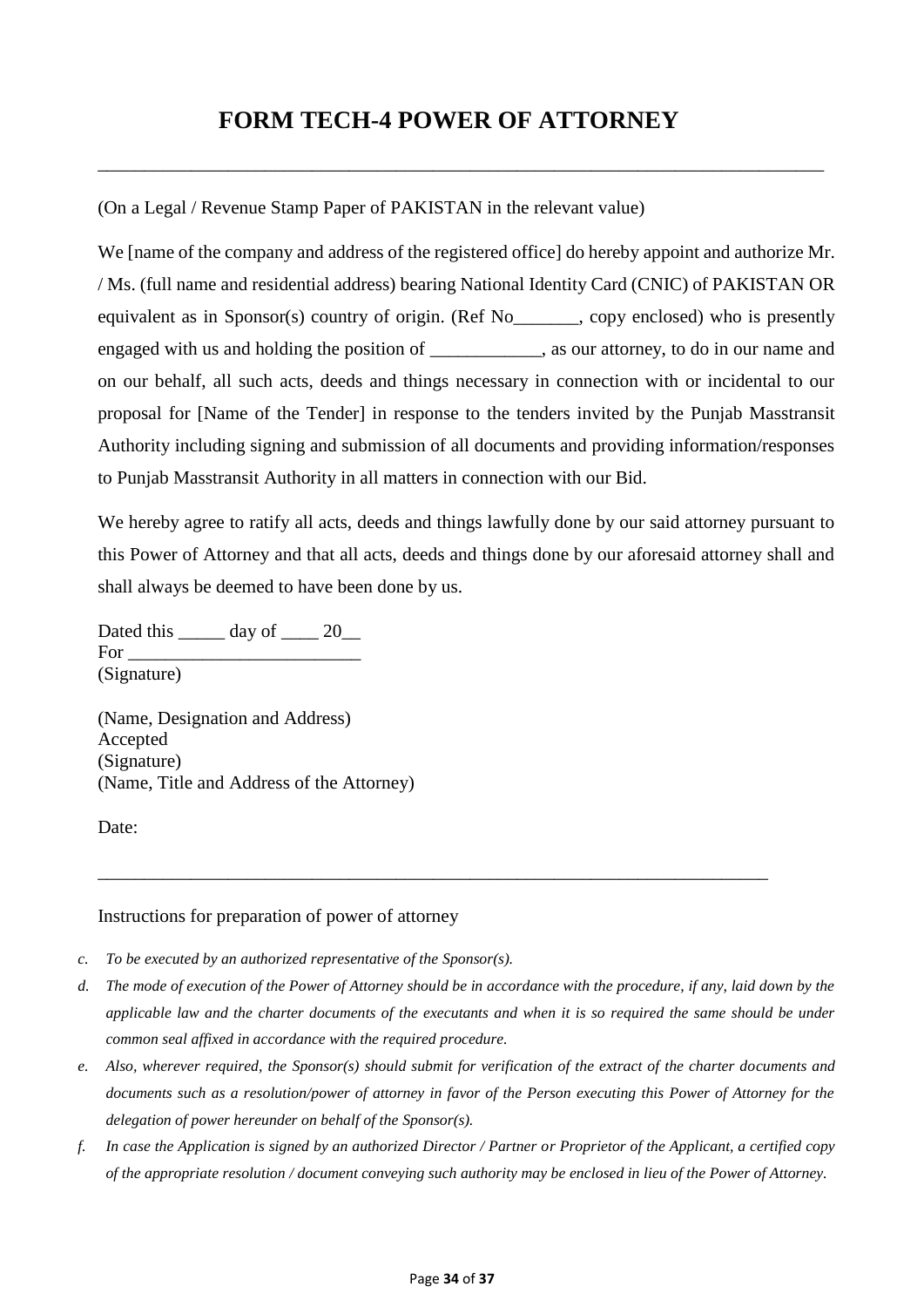# **FORM TECH-5 UNDERTAKING**

<span id="page-34-0"></span>\_\_\_\_\_\_\_\_\_\_\_\_\_\_\_\_\_\_\_\_\_\_\_\_\_\_\_\_\_\_\_\_\_\_\_\_\_\_\_\_\_\_\_\_\_\_\_\_\_\_\_\_\_\_\_\_\_\_\_\_\_\_\_\_\_\_\_\_\_\_\_\_\_\_\_\_\_\_

(On a Legal / Revenue Stamp Paper of PAKISTAN in the relevant value.)

It is certified that the information furnished here in and as per the document submitted is true and correct and nothing has been concealed or tampered with. We have gone through all the conditions of tender and are liable to any punitive action for furnishing false information / documents.

Dated this \_\_\_\_\_ day of \_\_\_\_\_\_\_\_\_\_\_\_\_\_\_\_\_\_\_\_ 20\_\_

Signature

(Company Seal)

In the capacity of

\_\_\_\_\_\_\_\_\_\_\_\_\_\_\_\_\_\_

Duly authorized to sign bids for and on behalf of: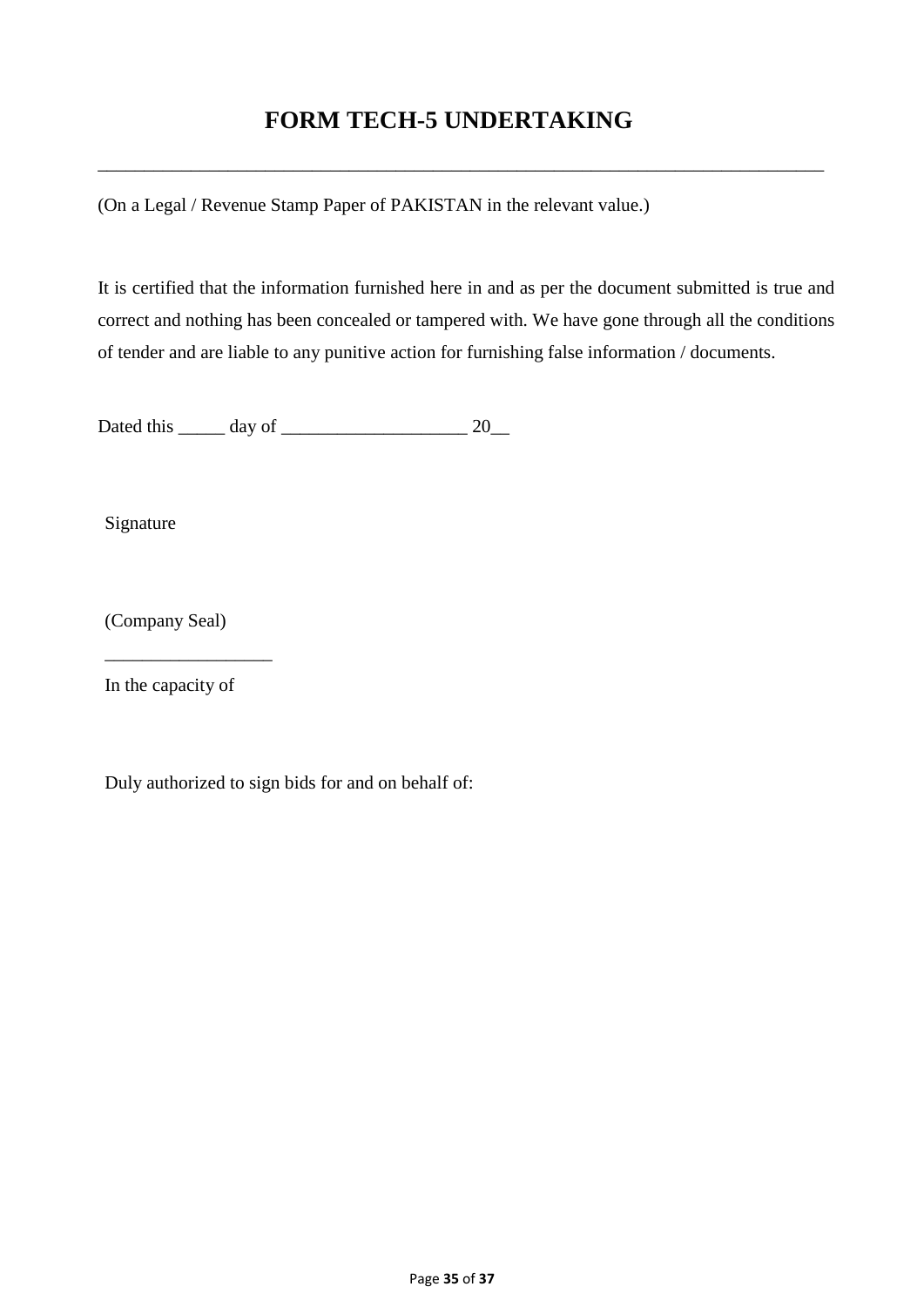# **FORM TECH-6 INTEGRITY PACT**

<span id="page-35-0"></span>\_\_\_\_\_\_\_\_\_\_\_\_\_\_\_\_\_\_\_\_\_\_\_\_\_\_\_\_\_\_\_\_\_\_\_\_\_\_\_\_\_\_\_\_\_\_\_\_\_\_\_\_\_\_\_\_\_\_\_\_\_\_\_\_\_\_\_\_\_\_\_\_\_\_\_\_\_\_

(On a Legal / Revenue Stamp Paper of PAKISTAN in the relevant value.)

#### **DECLARATION OF FEES, COMMISSIONS AND BROKERAGE ETC. PAYABLE BY THE SUPPLIERS/CONTRACTORS OF GOODS, SERVICES & WORKS**

[Name of Sponsor(s)] hereby declares its intention not to obtain or induce the procurement of any contract, right, interest, privilege or other obligation or benefit from Government of Punjab or any administrative subdivision or agency thereof or any other entity owned or controlled by it (GoPb) through any corrupt business practice.

Without limiting the generality of the foregoing, [Name of Sponsor(s)] represents and warrants that it has fully declared the brokerage, commission, fees etc. paid or payable to anyone and not given or agreed to give and shall not give or agree to give to anyone within or outside Pakistan either directly or indirectly through any natural or juridical person, including its affiliate, agent, associate, broker, consultant, director, promoter, shareholder, sponsor or subsidiary, any commission, gratification, bribe, finder's fee or kickback, whether described as consultation fee or otherwise, with the object of obtaining or including the procurement of a contract, right, interest, privilege or other obligation or benefit in whatsoever form from GoPb, except that which has been expressly declared pursuant hereto.

[Name of Sponsor(s)] certifies that it has made and will make full disclosure of all agreements and arrangements with all persons in respect of or related to the transaction with GoPb and has not taken any action or will not take any action to circumvent the above declaration, representation or warranty.

[Name of Sponsor(s)] accepts full responsibility and strict liability for making any false declaration, not making full disclosure, misrepresenting facts or taking any action likely to defeat the purpose of this declaration, representation and warranty. It agrees that any contract, right, interest, privilege or other obligation or benefit obtained or procured as aforesaid shall, without prejudice to any other right and remedies available to GoPb under any law, contract or other instrument, be voidable at the option of GoPb.

Notwithstanding any rights and remedies exercised by GoPb in this regard, [Name of Sponsor(s)] agrees to indemnify GoPb for any loss or damage incurred by it on account of its corrupt business practices and further pay compensation to GoPb in an amount equivalent to ten time the sum of any commission, gratification, bribe, finder's fee or kickback given by [Name of service provider/operator] as aforesaid for the purpose of obtaining or inducing the procurement of any contract, right, interest, privilege or other obligation or benefit in whatsoever form from GoPb.

> \_\_\_\_\_\_\_\_\_\_\_\_\_\_\_\_\_ Signature & Stamp

Subscribed and sworn to me this \_\_\_\_\_\_\_\_ day of \_\_\_\_\_ 20\_